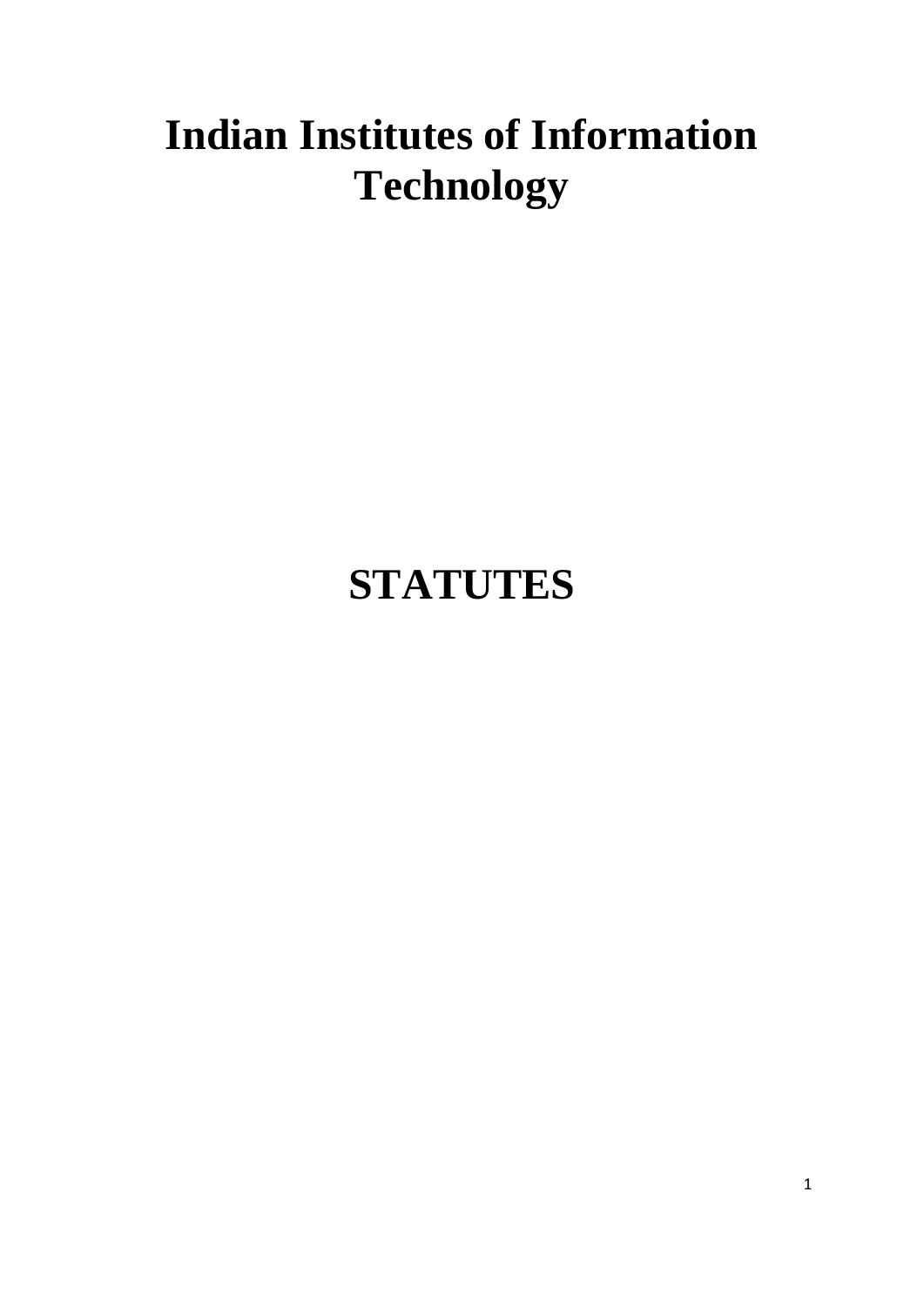### **TO BE PUBLISHED IN THE GAZETTE OF INDIA, PART III SECTION 4**

#### **Notification**

**New Delhi, the \_\_\_\_\_\_\_\_\_\_2016**

#### **F.No.79-2/2015-TS.I**

In exercise of the powers conferred by clauses (a), (b), (c), (d), (g), (h), (i), (j), (k) **(l), (m), (n) of secti**on 33 read with section 34 of the Indian Institutes of Information Technology Act, 2014 (30 of 2014), the Board with the prior approval of the Visitor hereby makes the following statutes of Indian Institute of Information Technology namely

#### **1. Short title and Commencement.-**

- (1) These Statutes may be called The First Statutes of the Indian Institute of Information Technology
- (2) They shall come into force on the date of their publication in the Official Gazette.

#### **2. Definitions.- (1)**In these Statutes unless the context otherwise requires;-

- (a) "Act" means the Indian Institutes of Information Technology Act, 2014 (30 of 2014);
- (b) "Appointing Authorities" means the Board, if the appointment is made on the academic staff in the post of Assistant Professor or above or if the appointment is made on the nonacademic staff in every cadre, the maximum of the pay scale for which exceeds prevalent grade pay scale for Group A Officers and the Director, in any other case;
- (c) "Authorities", 'Officers' and "Faculty" shall respectively mean the authorities, officers and faculty of the Institute;
- (d) "Hostel" means a Hostel or Hall of residence for the residence of the students of the Institute;
- (e) "Building and Works Committee" means the Building and Works Committee of the Institute constituted under section 20 of the Act;
- (f) "Central Government" means the Government of India;
- (g) "Dean" means the Dean of the Institute;
- (h) "Department" or "Centre" or "School" means an Academic Department established to impart instructions and for carrying out research activities in approved programs of the institute;
- (i) "Finance Committee" means the Finance Committee of the Institute constituted under section 18 of the Act;
- (j) "Head" in relation to a Department or Centre or School means the Head thereof;
- (k) "Registrar" means the Registrar of the Institute;
- (l) "Warden" in relation to a Hostel or Hall of Residence or Mess of the Institute means a Warden thereof.

(2) The words and expressions used herein and not defined but defined in the Act shall have the same meaning respectively assigned to them in the Act.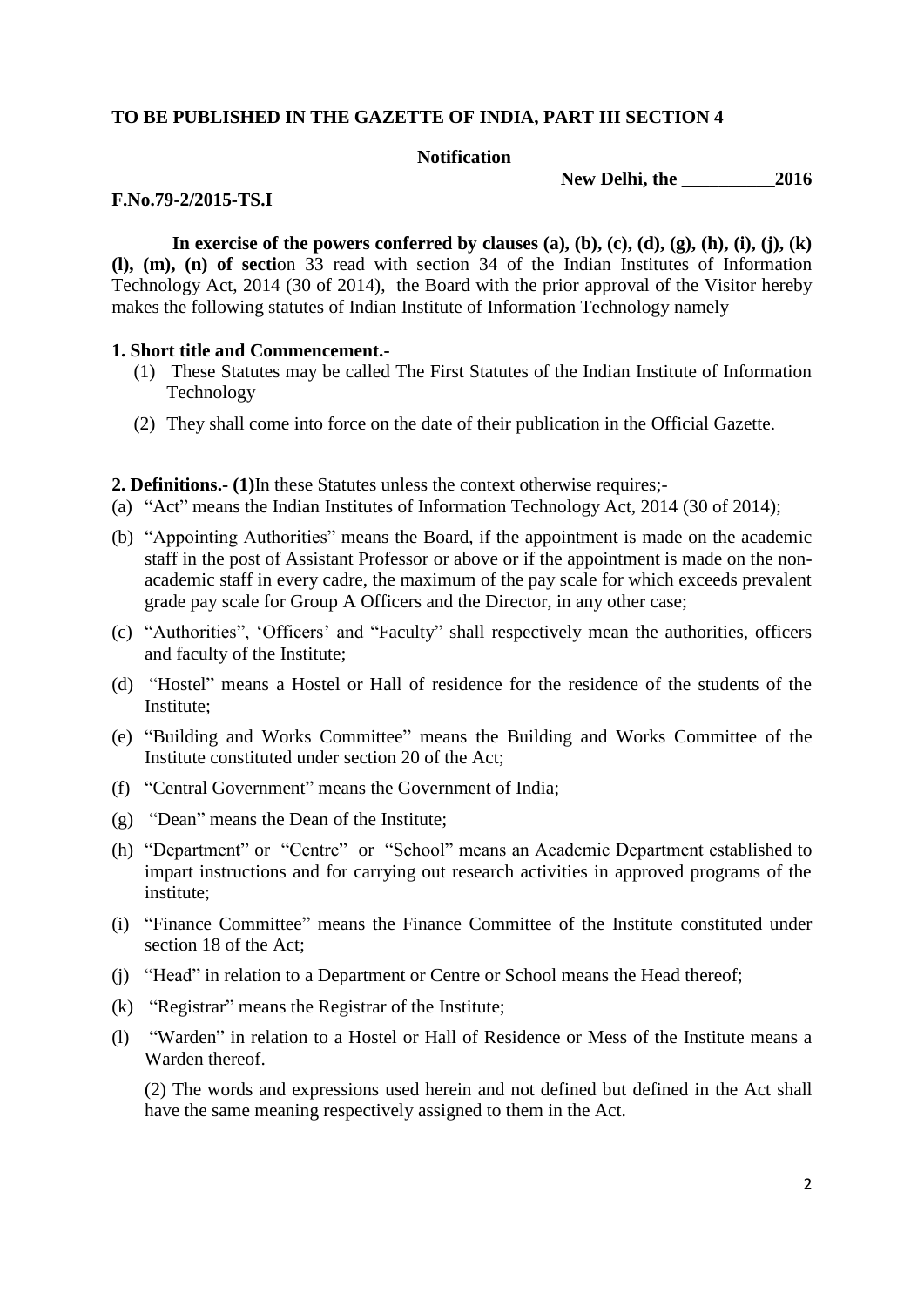**3. Conferment of honorary degrees.-** All proposals for the conferment of honorary degrees shall be made by the Senate and shall be approved by the Board before its submission to the Visitor for confirmation.

Provided that in cases of urgency, the Chairperson may submit on behalf of the Board, such conferment to the Visitor.

**4. Departments of teaching.-** (1) The Board shall specify the academic units through which the normal academic or research activities or both of the Institute shall be carried out.

- (2) Each such unit shall be classified as a Department or Centre or School as deemed appropriate.
- (3) The Board shall have the power to start a new academic unit or close down an existing unit on recommendation from the Senate and each faculty member shall belong to at least one such unit.

### **5. Head of the Department or Centre or School.-**

(1) The Director shall appoint a Head for each academic unit of the Institute, *viz.*, a Department or Centre or School etc. for a limited period not exceeding three years, from amongst the faculty of the Institute:

> Provided that when in the opinion of the Director the situation so demands, the Director may take temporary charge of a Department for a period not exceeding six months.

- (2) The Head of the Department or Centre or School etc. shall be responsible for the entire working of the academic unit subject to the general control of the Director.
- (3) The Head of the Department or Centre or School shall ensure that the decisions of the authorities of the Institute are properly implemented and shall perform such other duties as may be assigned to him by the Director.

**6. Fees.-** The tuition fees and its waiver, if any, shall be determined by the Council and for waivers of any other fees shall be decided by the Board.

**7. Institution of fellowships and scholarships.-** The Institute, in consistency with the decision of the Council and the policy laid down by the Central Government from time to time in this regard, shall institute and award such stipends, fellowships, scholarships, to the undergraduate, postgraduate, research and post-doctoral students for different academic programmes as may be specified by the Ordinances.

(1) The exhibitions, medals, prizes and other awards shall be decided by the Board.

**8. Classification of Staff.-** The following shall be staff of the institute, namely**:-**

- (a) Academic staff;
- (b) Technical staff;
- (c) Administrative and other staff;

**9. Appointments.-** (1) All faculty posts at the Institute shall be filled by an open advertisement in accordance with the procedures of the Government of India and all other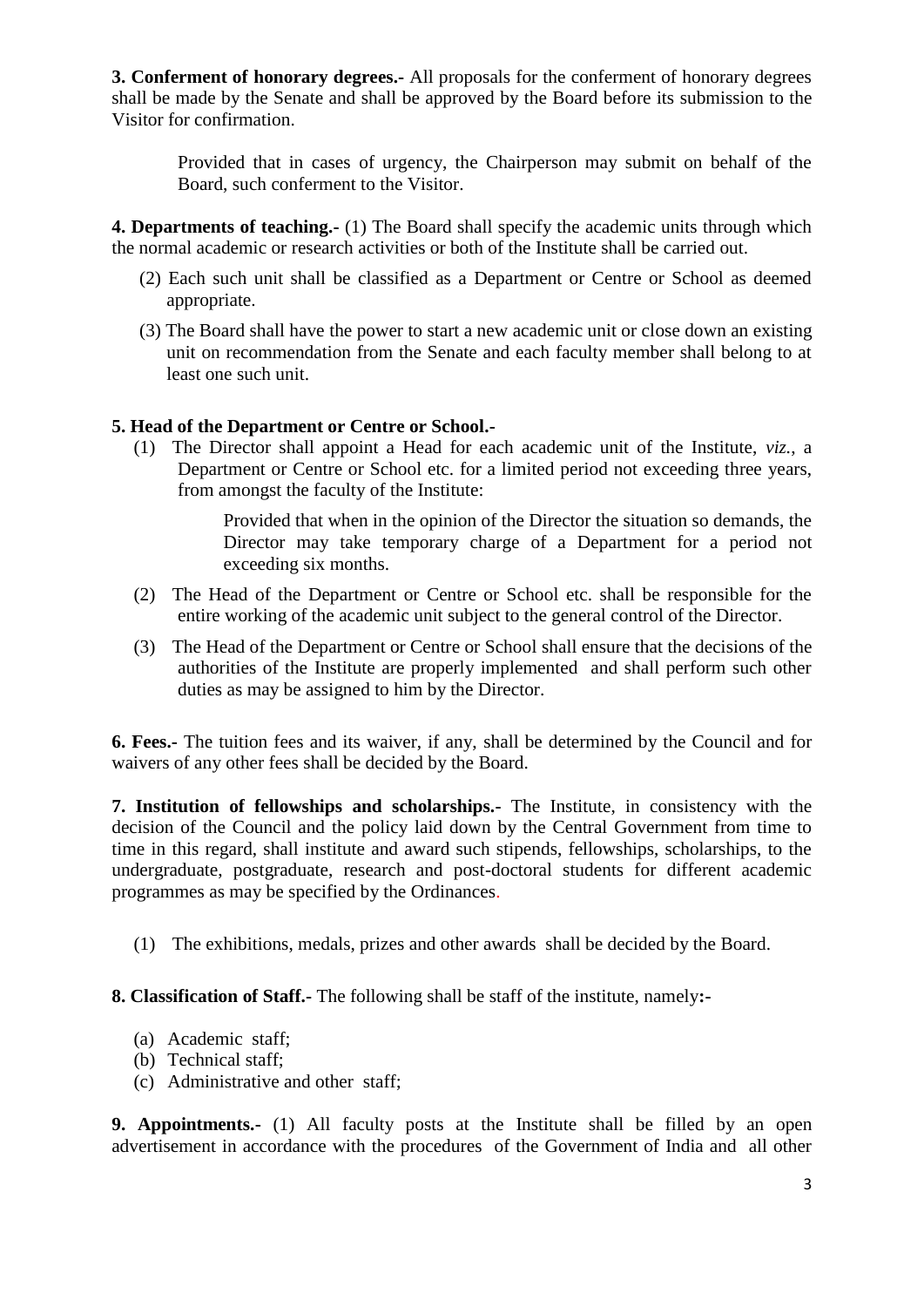positions shall be filled as per the recruitment rules of the institute approved by the Board and all services rendered by Group D level shall be made by outsourcing or contract.

- (2) The probation of new recruits, other than Assistant Professor, shall be for a period of one year and for new recruit Assistant Professor shall be of two years.
- (3) The Institute shall make necessary provisions for the reservation of posts as laid down by the Central Government.
- (4) The Selection Committee in case of Professors shall consist of the following members, namely:-
	- (i) The Director; Chairperson
	- (ii) One nominee of the Visitor; Member
	- (iii) Two experts from the panel of experts a priori approved by the Board; Members
	- (iv) One expert nominated by the Senate from the panel of Senate experts; Member

Note : One Scheduled Castes or Scheduled Tribes member shall be nominated by the Board, if none of other members belong to the Scheduled Castes or Scheduled Tribes category.

- (5) The Selection Committee in the case of the post of Associate Professor including oncontract, Librarian, Deputy Librarian, Assistant Librarian, Registrar, Deputy Registrar, Assistant Registrar, Institute Engineer, Sports Officer, Assistant Sports Officer, Chief Medical Officer, Medical Officer, Accounts Officer, Audit Officer, Estate Officer shall be as under:-
	- (i) The Director Chairperson;
	- (ii) Two experts nominated by the Board Members;
	- (iii) One expert nominated by the senate Member;
	- (iv) The Head of the Department or Centre or School or Unit concerned, if the post for which selection is being made is lower in status than that occupied by the Head of the Department or Centre or School or Unit, or, the Chairperson, Senate Library Committee of the Institute, for the posts of Librarian, Deputy Librarian and Assistant Librarian, or an administrative or sports or medical or engineering or accounts or audit or estate expert of appropriate level to be nominated by the Board for the post of Registrar or Sports Officer or Chief Medical Officer or Institute Engineer or Accounts Officer or Audit Officer or Estate Officer.
	- (v) Registrar, for the post of Deputy Registrar and Assistant Registrar or Sports Officer for the post of Assistant Sports Officer or Chief Medical Officer for the post of Medical Officer.
	- Note: One Scheduled Castes or Scheduled Tribes member needs to be nominated by the Board, if none of other members belong to Scheduled Castes or Scheduled Tribes category.
- (6) The Selection Committee for all other posts shall be as under:-
	- (i) The Director or his nominee appropriate to the post Chairperson;
	- (ii) One nominee of the Board Member;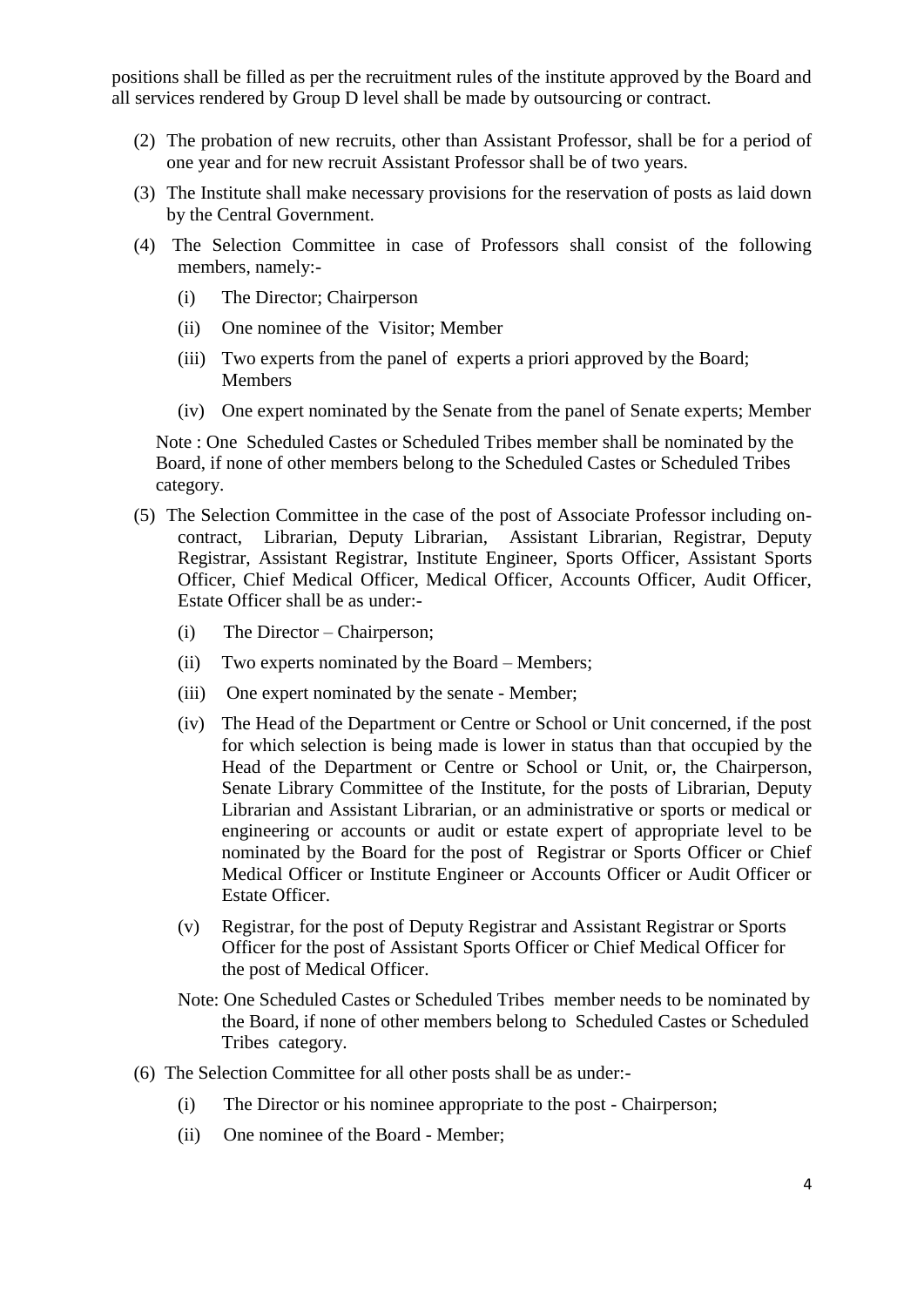- (iii) One expert nominated by the Board from list of Board experts Member;
- (iv) One expert nominated by the senate from list of Senate expert Member;
- (v) Head of the Department or Centre or Discipline or School or Unit concerned in case of posts not covered in any Department or Centre or Discipline or School or Unit, the authority to which the incumbent of the said post reports shall be included as Member.
- Note: One Scheduled Castes or Scheduled Tribes member shall be nominated by the Board, if none of other members belong to Scheduled Castes or Scheduled Tribes category.
- (7) The list of experts nominated by the Board and the list of experts nominated by the Senate shall be a priori approved by the Board and Senate, respectively.
- (8) For a Department or Centre or School, there shall be one list each of the Board and the Senate experts:

Provided that if the Department or Centre or School is mandated by the Board to have faculty members from different disciplines, then there shall be one list each of Board and Senate experts for *each discipline*, and candidates from a discipline shall have experts from that discipline.

(9) The Director may constitute a suitable Screening Committee to consider all applications received by the Institute for filling of posts and the Screening Committee shall recommend candidates fulfilling the eligibility criterion, along with the relaxations granted by the Board, for the consideration of the Selection Committee.

> Provided that a detailed summary of all applications received by the Institute shall be made by the screening committee and presented by it before the selection committee for its acceptance or rejection or modification;

> Provided further that the screening committee shall assign specific reason of each application:

> Provided also that the selection committee may consider the candidature of an applicant that was not recommended by the screening committee, after recording the reasons for doing so.

(10) All appointments made by the Institute on regular or contractual or temporary positions shall be reported to the Board at its next meeting.

**10. Terms and conditions of service of permanent staff.-** The permanent staff of the Institute shall be governed by the following terms and conditions, namely:-

(1) Every appointment shall be subject to the condition that the appointee is found to be of sound health and physically fit for service, being certified by a Medical Board nominated by the Board.

> Provided that the Board may, for sufficient reasons, relax the medical requirements in any particular case or class of cases, subject to such conditions, if any, as may be laid down by the Board.

(2) Subject to the provisions of the Act and the Statutes, all appointments to posts under the Institutes shall ordinarily be made on probation for a period of two years and after successful completion of probation the appointee, shall continue to hold his office as confirmed employee, subject to the provisions of the Act and the Statutes, till the end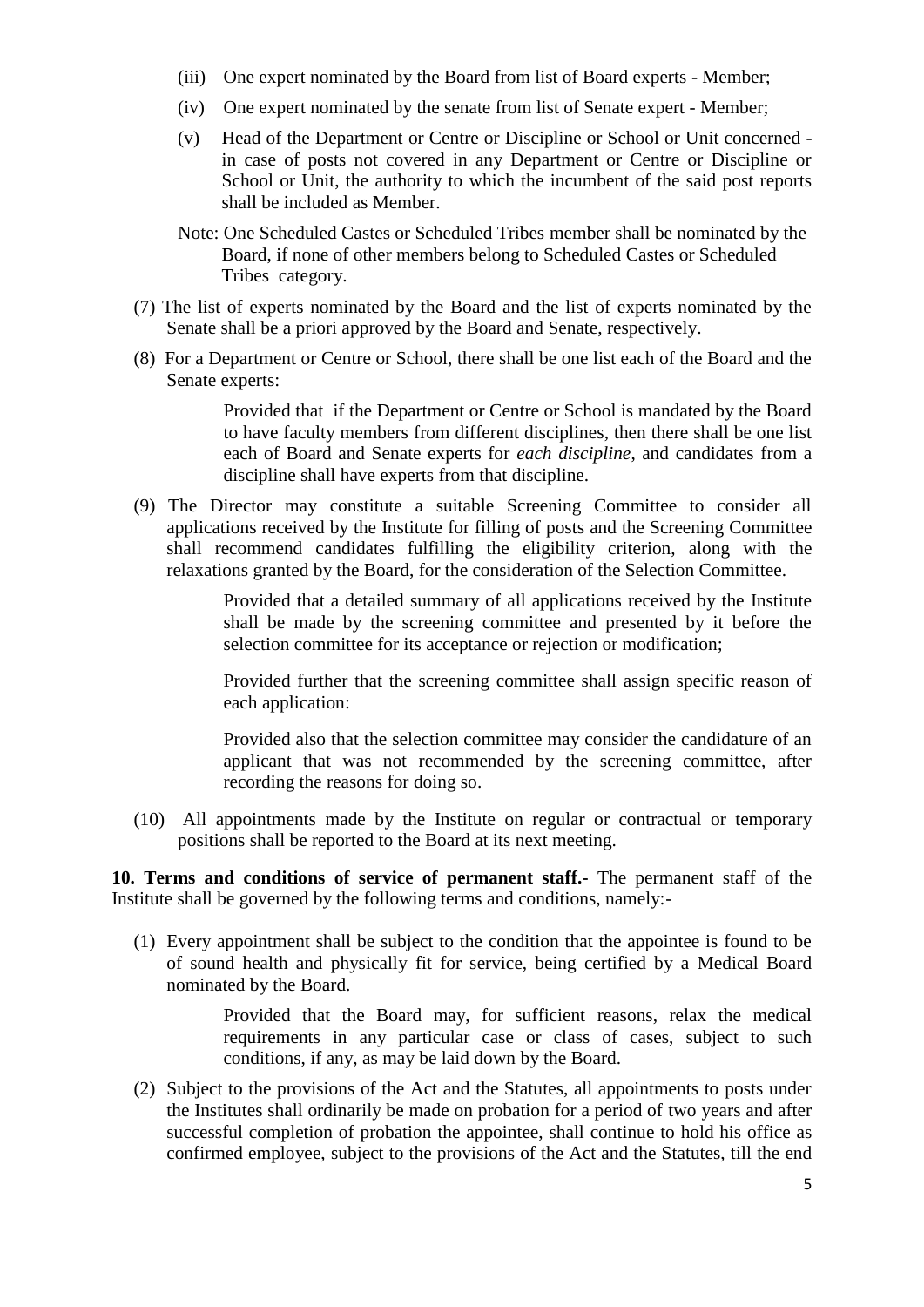of the month in which he attains the age of superannuation as applicable to the Central Government employees.

Provided further that where the Board considers that in the interest of the students and for the purpose of teaching and guiding the students registered for the Ph.D. programme, any academic staff shall be reemployed, it may reemploy such staff till the end of the semester or the academic session as may be considered appropriate in the circumstances of each case.

Provided also that where it becomes necessary to reemploy any such member beyond the end of the semester or academic session as the case may be, the Board may, with the previous approval of the Visitor, reemploy any such member for such period as may be deemed necessary and in no case exceeding the end of the academic session in which he attains the age of superannuation:

Provided also that where the Board considers that in the interest of students and for the purposes of teaching or guiding or both the students registered for the Ph.D Programme, any member of the academic staff shall be re-employed, it may re-employ such an employee till the end of the semester or the academic session in which he or she attains the age of superannuation as may be considered appropriate in the circumstances of each case.

Provided also that where it becomes necessary to re-employ any such staff, beyond the end of the semester or academic session as the case may be, in which he or she attains the age of superannuation, the Board may, with the previous approval of the Visitor, re-employ any such employee against sanctioned vacant posts for a period upto three years in the first instance and upto two years thereafter and in no case exceeding the end of the academic session in which he or she attains the age of seventy years.

Provided also that in no circumstances such staff shall be re-employed for any purposes other than those of Teaching, Research and Development and guiding the students registered for the Ph.D. programme.

(3) An employee may after completion of twenty years qualifying service, and by giving notice of not less than three months in writing to the appointing authority, retire from service in accordance with the terms and conditions laid down by the Central Government from time to time for Central Government employees.

> Provided that the appointing authority may extend the probation of an employee for a period not exceeding one year which shall be based on the review of his or her performance for which the guidelines shall be decided by the Board.

- (4) An employee of the Institute shall devote his or her whole time to the service of the Institute and shall not engage, directly or indirectly, in any trade or business or any other work which may interfere with the proper discharge of his or her duties, provided that the restrictions shall not apply to academic work and consultative practice undertaken with the prior permission of the Director, or in accordance with the procedures laid down by the Board from time to time.
- (5) The appointing authority may have the power to terminate the services of any employee by giving three months' notice or 'on payment of three months' salary in lieu thereof, on medical grounds, if the medical Board appointed by the Board, has certified that such staff is unfit for performing the duty and his retention in service is considered undesirable by such appointing authority.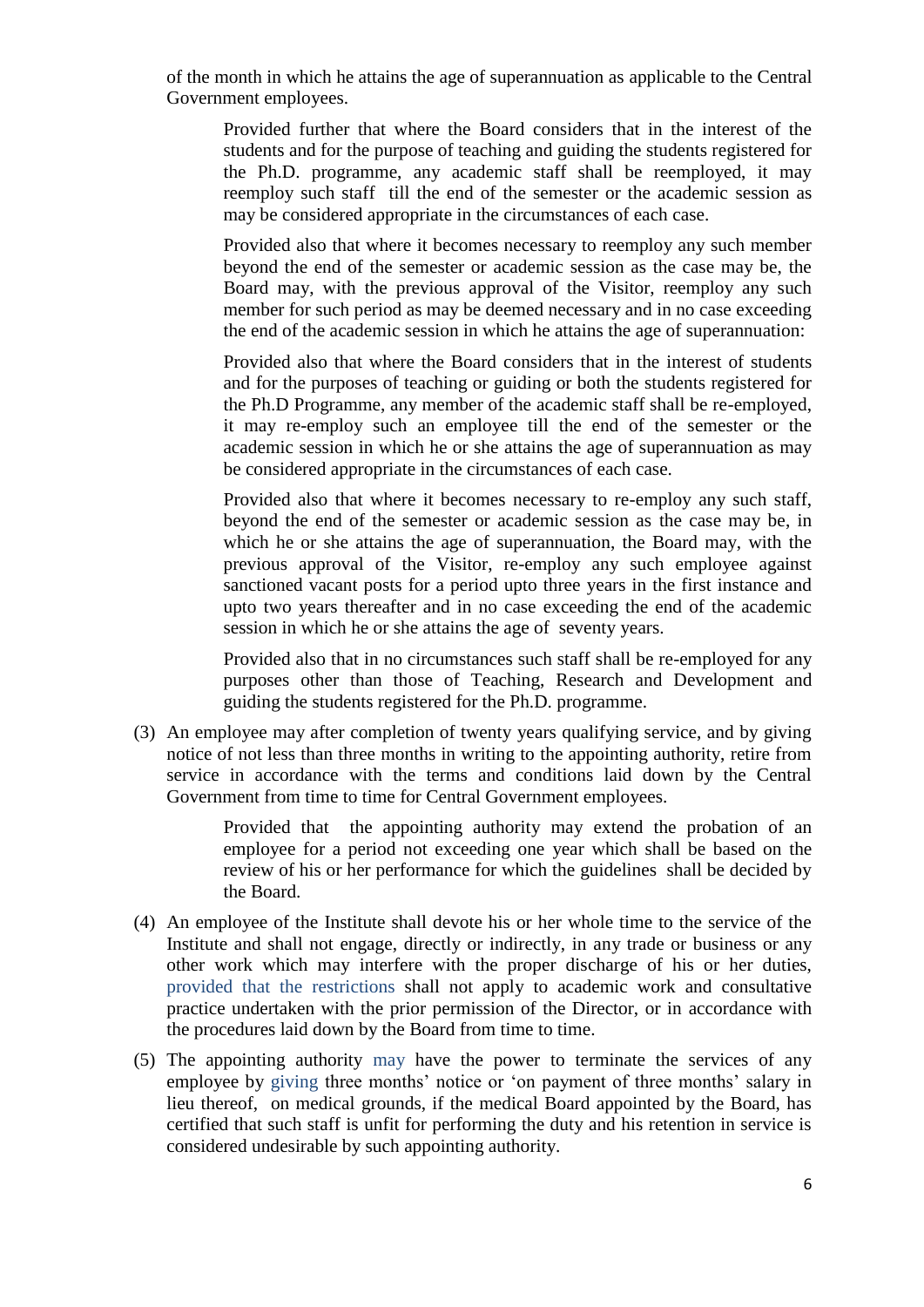- (6) The Board may terminate the services of any employee of the institute for the reasons to be recorded in writing and after giving the employee concerned three months' notice in writing or on payment of three months' salary in lieu thereof.
- (7) An employee of the Institute may resign from his or her service by giving the appointing authority three months notice:

Provided that the appointing authority may for sufficient reasons, either reduce this period or call upon the employee concerned to continue till the end of the academic session in which the notice is received.

- (8) An employee appointed at the Institute may be placed under suspension and disciplinary proceedings may be started against him or her in accordance with the procedure prescribed in this behalf.
- (9) The employees of the Institute shall be governed by the Conduct Rules specified in Schedule I annexed to these rules.

**11. Appointment on contracts.-** (1) Notwithstanding anything contained in these Statutes, the Board may, in special circumstances appoint an eminent person on contract for a period not exceeding five years, with a provision of re appoint for further periods.

Provided that every such appointment and the terms thereof shall be subject to the prior approval of the Chairperson of the Board.

(2) Subject to the provisions contained in the Act, the Board may appoint any person on contract on consolidated pay and on the terms and conditions applicable to the relevant post for a period not exceeding five years:

Provided that for making such appointment, the Board may, constitute an ad hoc Selection Committee, as the circumstances of each case may require.

**12. Leave:-** The leave of the employees shall be governed as per the provisions specified in Schedule II annexed to these Statutes.

- **13. Residential accommodation of employees.-** (1) The employees of the Institute shall be eligible for allotment of a house within the campus of the Institute, if available, in accordance with the rules made by the Board from time to time.
	- (2) An employee of the Institute who has been allotted house for residential purpose, shall be charged license fee at the rate as decided by the Board.
	- (3) The housing policy shall be decided by the Board**.**
	- (4) The house rent shall be paid to employee who does not to avail accommodation.

**14. Retirement benefits.-** (1) A Contributory Provident Fund-cum-Gratuity Scheme and a General Provident Fund-cum-Pension-cum-Gratuity Scheme shall be constituted, maintained and administrated for the employees of the Institute, who joined prior to the 1st January, 2004, in accordance with the rules made by the Board.

(2) The employees of the Institute, who have joined Government service or institute on or after the 1st January, 2004 shall be governed by the New Pension Scheme (NPS) of the Central Government and the retirement benefits under such a scheme as applicable to the employees of the Central Government from time to time shall be applicable to the employees of the institute.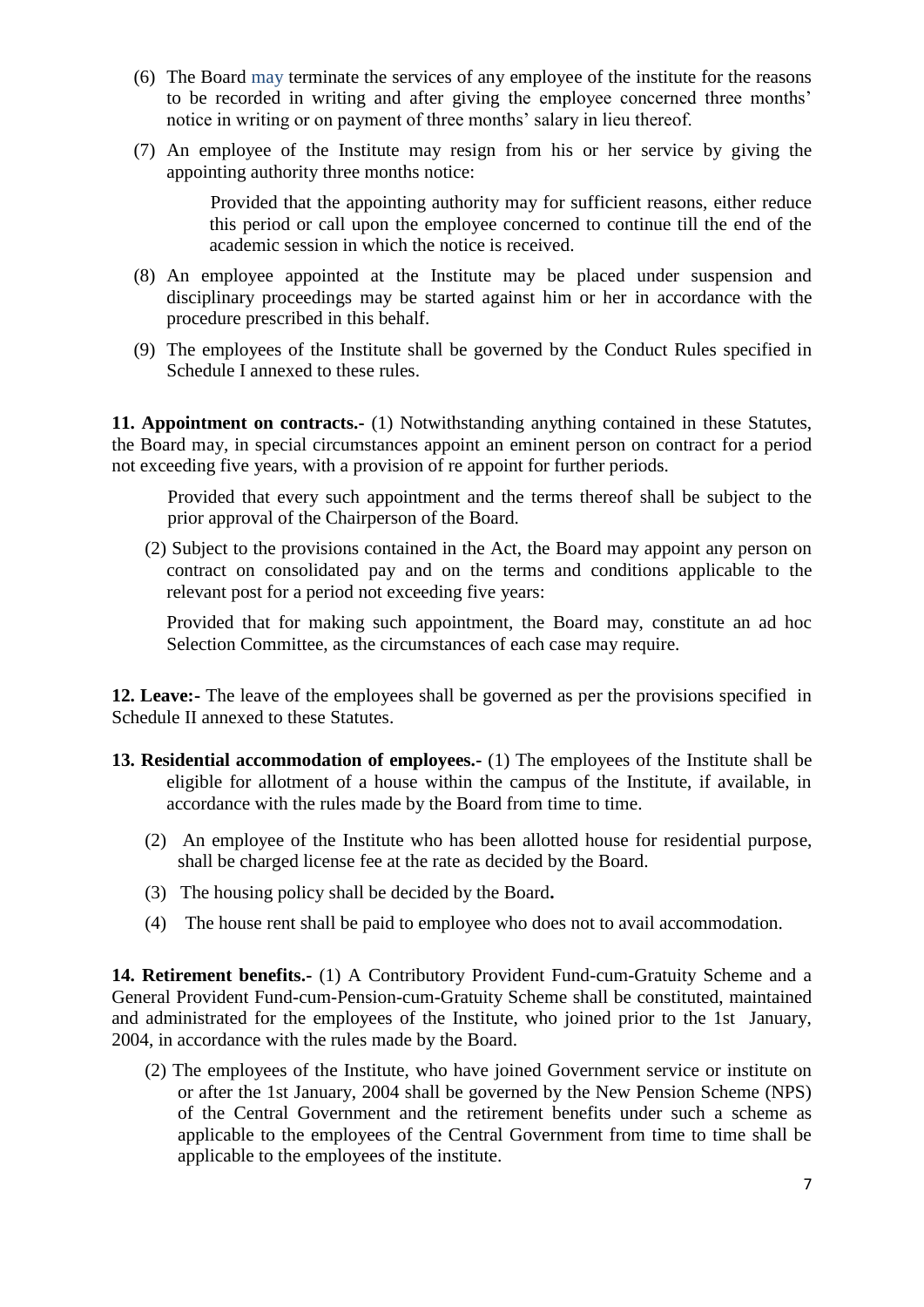**15. Powers of the Chairperson.-** (1)The Chairperson shall execute the Contract of Service between the Institute and the Director in writing as set out in Schedule III annexed to these Statutes.

- (2) In emergent cases, the Chairperson may exercise the powers of the Board and inform the Board of the action taken by him or her for its approval in its next meeting.
- **16. Powers and Duties of Director.-** (1) The Director shall be the appointing authority of,-
	- (a) Deans and Associate Deans, the selection process, positions and functions of which shall be as decided by the Board:

 Provided that appointment of Dean and Associate Dean shall be approved by the Chairperson.

- (b) Heads of Departments or Schools or Centres of academic and administrative units;
- (c) Chief Warden, Wardens and Assistant Wardens of the Hostels and faculty associated facilities.
- (2) Subject to the budget provisions made for the specific purpose, the Director may incur expenditure in accordance with the procedure as may be laid down by the Board from time to time.
- (3) The Director may re-appropriate funds with respect to different items constituting the recurring budget up to such limit for each item as may be determined by the Board from time to time:

Provided that such re-appropriation shall not involve any liability in subsequent years and every such re-appropriation shall, as soon as possible, be reported to the Board.

- (4) The Director may waive recovery of overpayment up to such limit as may be determined by the Board from time to time, made to an employee, not detected within twenty four months of payment and every such waiver shall, as soon as possible, be reported to the Board.
- (5) The Director may write off irrecoverable losses and irrecoverable value of stores lost or rendered unserviceable due to fire, wear and tear on the recommendation of a Standing Committee appointed by the Board for such purpose subject to such financial limit, as may be specified by the Board from time to time.
- (6) The Director may employ technicians and workmen paid out of contingencies involving such emoluments as may be stipulated by the Board from time to time.
- (7) The Director may send the employees for training or for a course of instruction subject to such terms and conditions as may be laid down by the Board from time to time.
- (8) The Director may sanction remission or reduction of rent for buildings rendered wholly or partially unsuitable.
- (9) The Director may sanction temporary allocation of any building for any purpose other than that for which it was constructed.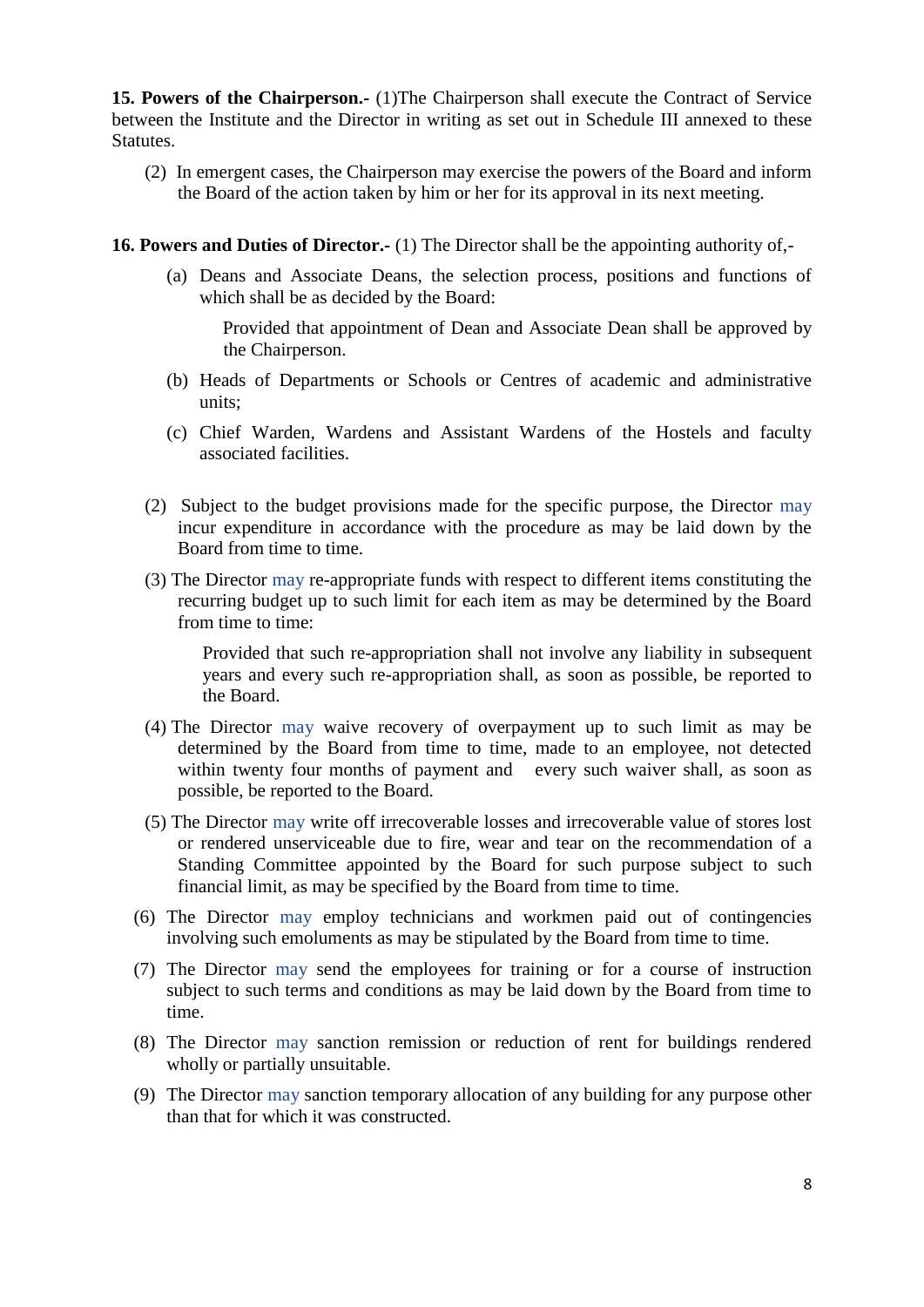- (10)In exceptional cases, subject to availability of funds, the Director may create temporary posts with the approval of the Chairperson, of not more than two years' duration on consolidated pay and under report to the Board.
- (11)The Director may exercise the powers of a Head of Department for the purposes of the Account Code, the Fundamental and Supplementary Rules and other rules of the Government in so far as they are applicable or may be made applicable to the conduct of the business of the Institute.
- (12)If for any reason, the Registrar is temporarily absent for a period not exceeding one month, the Director may take over, or assign to any employee of the Institute, any of the functions of the Registrar as he or she deems fit:

Provided that if, at any time, the temporary absence of the Registrar exceeds one month, the Board may, if it thinks fit, authorise the Director to take over or assign the function of the Registrar as aforesaid, for a period exceeding one month.

- (13)All contracts for and on behalf of the Institute except the one between the Institute and the Director shall when authorised by a resolution of the Board passed in that behalf, be in writing and be made in the name of the Institute and every such contract shall be executed on behalf of the Institute by the Registrar.
- (14) The Director may, at his discretion, constitute such Committees as he or she may consider appropriate.
- (15)In the event of the occurrence of any vacancy in the office of the Chairperson by reason of his or her death, resignation, or otherwise or in the event of the Chairperson being unable to discharge his or her functions owing to absence, illness or any other cause, the Director may discharge the functions assigned to the Chairperson .

**17. Hostels.-** (1) All the matters related to Hostels and Halls of residence and all residential buildings, faculty quarters, etc. shall be dealt with by the Board.

- (2) The day-to-day affairs of the Halls and Hostels including the mess shall be looked after by Chief Warden, Warden, Assistant Wardens.
- (3) The Director shall appoint Chief Warden, Warden, Assistant Wardens for a period of two years. Provided that their period of service may be extended by the Director, Chief Warden, Warden, Assistant Warden as the case may be .
- (4) There shall be a Council of Wardens, comprising of all Wardens and Chaired by the Chief Warden to co-ordinate the activities of various Halls and Hostels.

**18. Allowances.-** (1) The employees of the Institute shall be entitled to travelling and daily allowances according to the scales of pay fixed by the Board from time to time.

- (2) The employees of the Institute shall be entitled to reimbursement of medical expenses incurred on themselves and their Family members or dependents in accordance with the rules made in this behalf with the prior approval of the Board.
- (3) The Board shall lay down the guidelines for the periodic performance review for all the regular employees including faculty and allowances such as Cumulative Professional Development Allowance (CPDA), special research grants, special research leaves, etc., may be awarded only to the contributing faculty for which the policy may be approved by the Indian Institutes of Information Technology council for uniformity among the centrally funded Indian Institutes of Information Technology.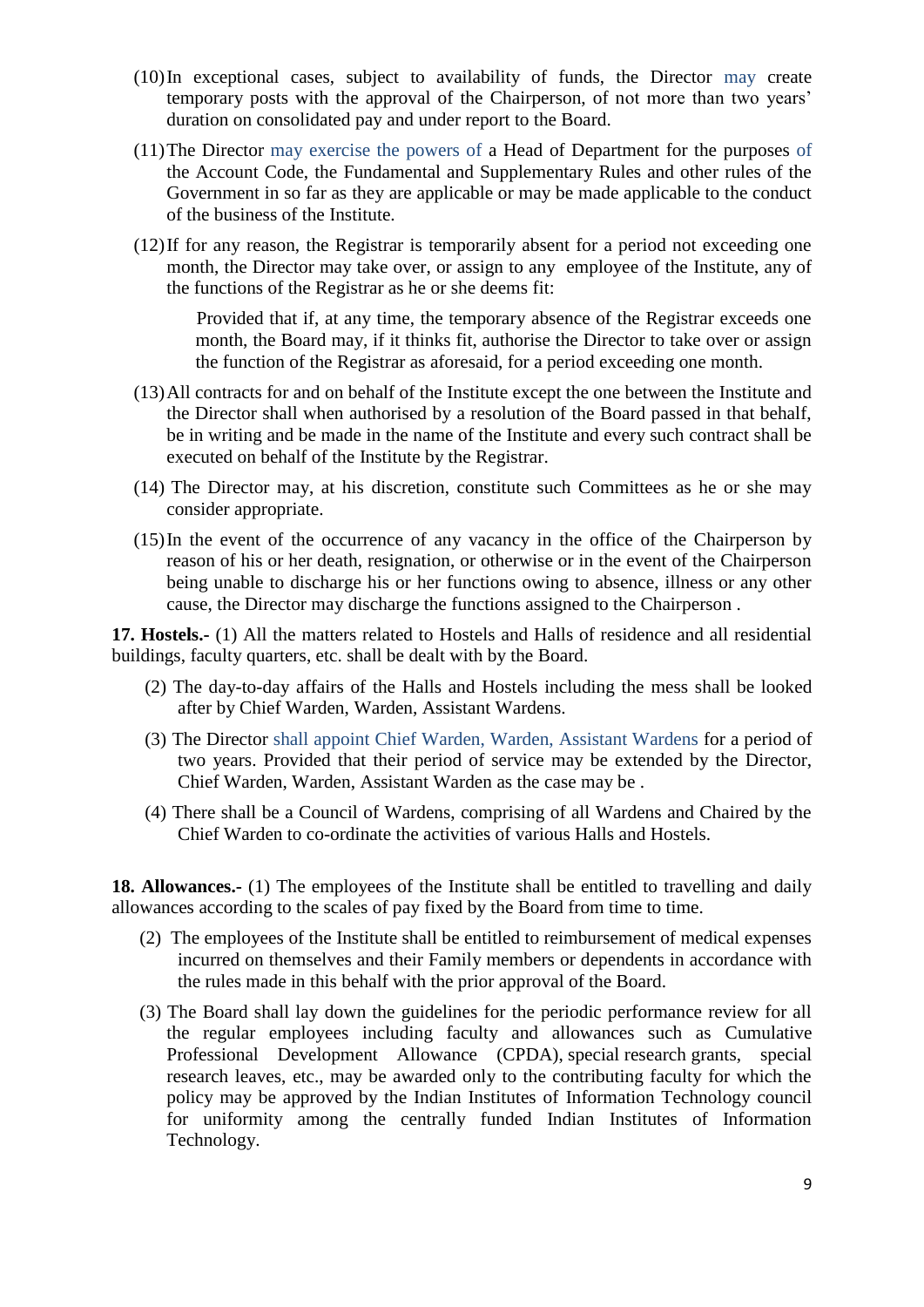**19. Authentication of orders and decisions of the Board.-** All orders and decisions of the Board shall be authenticated by the signature of the Registrar or any other person authorised by the Board in this behalf.

**20. Meeting of Board.- (**1) The Board shall ordinarily meet four times during a calendar year.

- (2) The Chairperson either on his or her own initiative or at the request of the Director or on a requisition signed by not less than three members of the Board shall convene the meeting.
- (3) A quorum for a meeting of the Board shall be six members:

Provided that a member may participate through video link:

Provided further that if a meeting is adjourned for want of quorum, it shall be held within a week from the date of such adjournment, at the same time and place, or on such other day and such other time and place as the Chairperson may determine, and if at such a meeting a quorum is not present within halfan-hour from the time appointed for holding the meeting, the members present shall be a quorum, as long as it does not fall below thirty percent of the total membership and in such cases where an adjourned meeting started without normal quorum, the meeting shall be deemed as over as soon as the number of members present goes below the number at the starting of the meeting and the agenda of adjourned meeting shall be the same as that for the originally scheduled meeting.

- (4) All items considered at the meetings of the Board shall preferably be decided by a consensus failing which by a majority of the votes of the members present excluding the Chairperson and if the votes are equally divided, the Chairperson shall have the casting vote.
- (5) The Chairperson, if present, shall preside over every meeting and in his or her absence, the Chairperson, may nominate any one of the members to act as the Chairperson for any particular meeting and if such a nomination is not made by the Chairperson, then the Board members may elect the Chairperson for that meeting.
- (6) The Registrar shall send a written notice of every meeting to every member at least two weeks before the date of the meeting and the notice shall state the place and the date and time of the meeting.

Provided that the Chairperson may call a special meeting of the Board at short notice to consider urgent special issues, and the quorum of such special meeting shall be the same as of the regular meeting.

- (7) The notice of meeting may be delivered either by hand or by registered post or by email to each member in their address as recorded in the office of the Board.
- (8) The Registrar shall circulate the agenda of the meeting to the members at least two weeks before the meeting, except in case of Special meeting.
- (9) Notices of motions for inclusion of any item on the agenda shall reach the Registrar at least one week before the meeting: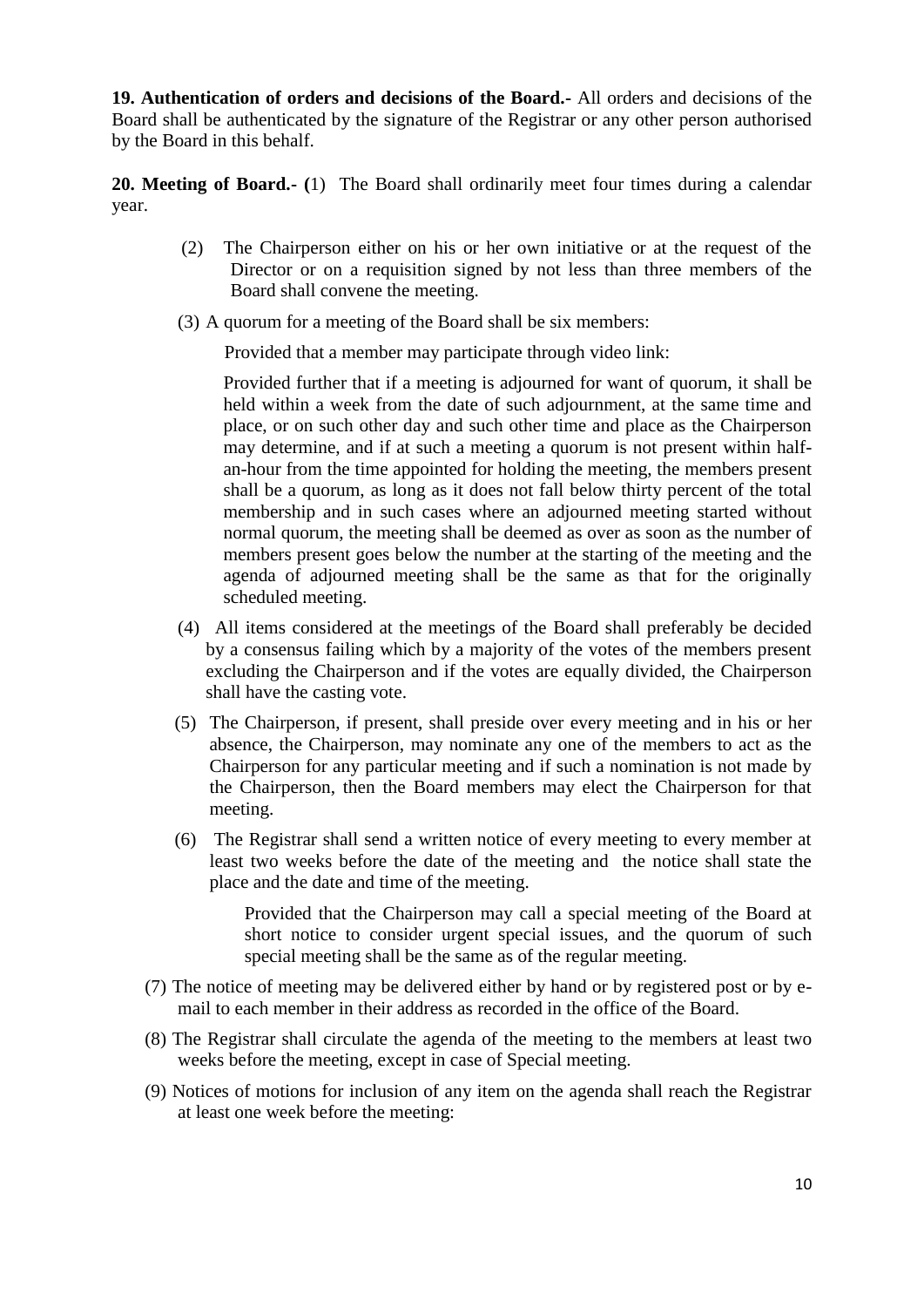Provided that the Chairperson may permit inclusion of any item for which due notice has not been received.

- (10)The decision of the Chairperson in regard to all questions of procedure shall be final.
- (11)The Registrar shall draw the minutes of the proceedings of a meeting in consultation with the Director and circulate to all members of the Board with the approval of the Chairperson and the minutes, along with any amendment suggested, shall be confirmed at the next meeting of the Board or by way of circulation.
- (12)After the minutes are confirmed and signed by the Chairperson, they shall be recorded in a minute book.
- (13)If a member of the Board fails to attend three consecutive meetings without leave of absence from the Board he or she shall cease to be a member of the Board.
- (14)Membership on the Board shall be non-transferable.
- (15) The calendar of Board may be drawn for one year at the beginning of the year and in case of change in schedule, the members shall be consulted.
- (16)The Board shall recommend to the Central Government in the Ministry of Human Resources Development to create non-faculty positions the total number of which shall be determined as an appropriate fraction of the total students' strength as per the guideline made by the Council.

**21. Meeting of the Senate.-** The Senate shall meet as often as necessary, but ordinarily not less than four times during a calendar year and a calendar of ordinary Senate meetings may be drawn up at the beginning of the academic session.

- (1) The Chairperson of the Senate either on his or her own initiative or on a requisition signed by not less than twenty percent of the members of the Senate shall convene a meeting of the Senate.
- (2) A quorum for a meeting of the Senate shall be half of the total members of the Senate.
- (3) The Director, if present, shall preside over every meeting of the Senate and in his or her absence, a member nominated by the Director shall preside at the meeting.
- (4) The Registrar shall circulate a written or electronic notice of every meeting, together with the agenda to the members of the Senate at least a week before the meeting:

Provided that the Chairperson of the Senate may permit inclusion of any item for which due notice has been given.

- (5) Notwithstanding the provisions of sub-statute(1), the Chairperson of the Senate may call for an emergency meeting of the Senate at short notice to consider any urgent special issues.
- (6) The decision of the Chairperson of the Senate in regard to all questions of procedure shall be final.
- (7) The Registrar shall draw the minutes of the proceedings of a meeting of the Senate with the approval of the Chairperson of the Senate and circulated to all the members of the Senate:

Provided that any such minute shall not be circulated if the Senate considers such circulation prejudicial to the interests of the Institute and the minutes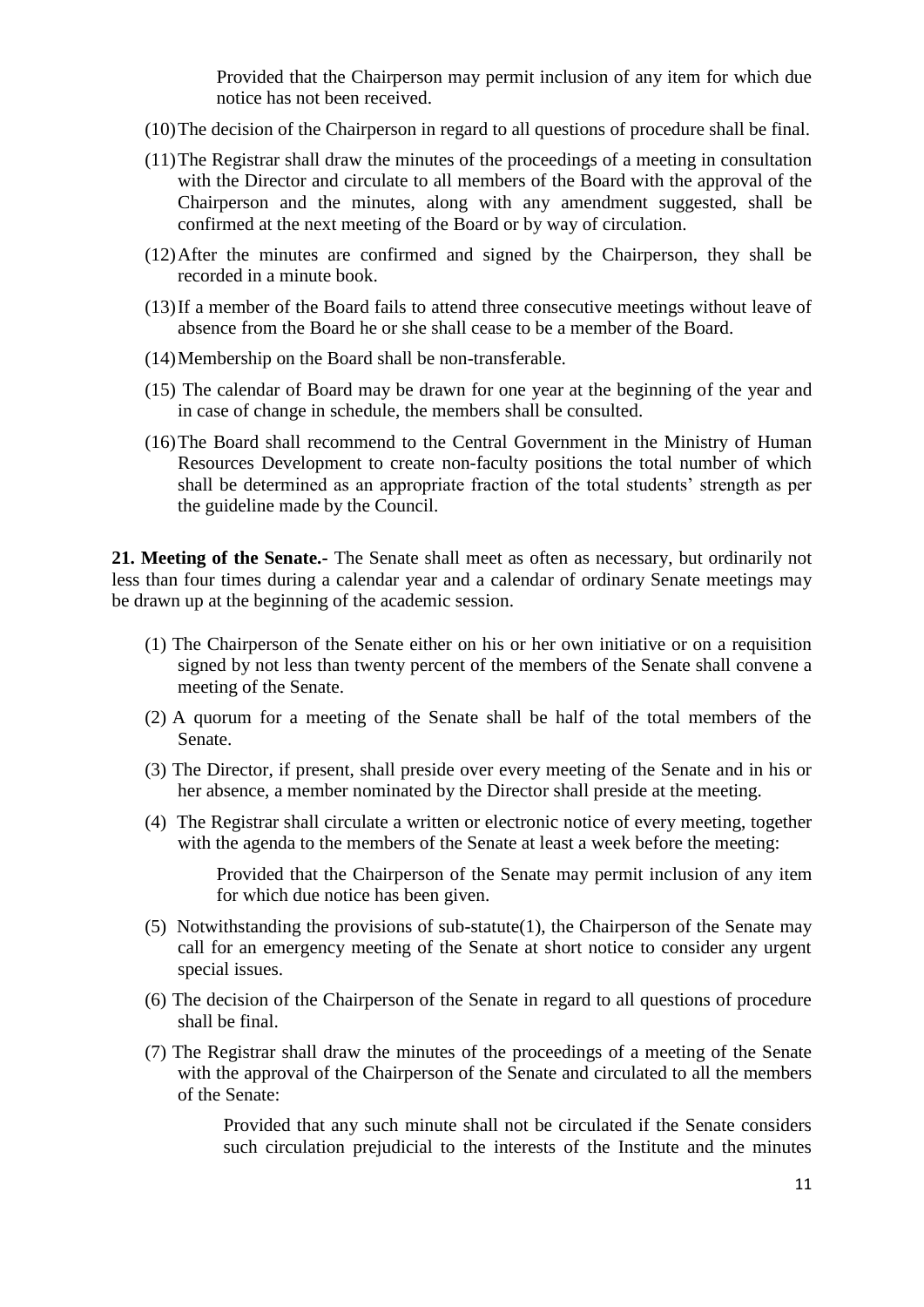along with amendments, if any suggested, shall be placed for confirmation at the next meeting of the Senate.

- (8) After the minutes are confirmed and signed by the Chairperson of the Senate, they shall be recorded in the minute book which shall be kept open for inspection of the members of the Senate, the Board and the Council at all times during office hours.
- (9) In emergent cases, the Chairperson of the Senate may exercise the powers of the Senate and report to the Senate of the action taken by him or her at its next meeting for its approval.

**22. Meeting of the Finance Committee.- (1)** The Finance Committee shall meet as often as may be necessary but at least twice a year.

- (2) Four members of the Finance Committee shall form a quorum of a meeting of the Finance Committee.
- (3) The Chairperson of the Board shall preside over the meeting of the Finance Committee and in his or her absence, the Chairperson, may nominate any one of the members to act as the Chairperson for any particular meeting and if such a nomination is not made by the Chairperson, then the Director may act as the Chairperson for that meeting.
- (4) The proceeding of adjournment of a meeting, conduct of adjourned meeting, notices of the meeting, inclusion of items in the agenda and confirmation of the minutes etc. applicable to the meetings of the Board as specified in Statute 20 shall, so far as may be, be applicable in relation with the meetings of the Finance Committee.
- (5) A copy of the minutes of every meeting of the Finance Committee shall be sent to the Board.

**23. Meeting of Building and Works Committee**.-(1) The Building and Works Committee shall meet as often as is necessary, but not less than twice a year.

(2) A quorum for a meeting of the Building and Works Committee shall be four members.

(3) The provisions regarding notices of meeting, inclusion of items in the agenda and confirmation of the minutes applicable to the meetings of the Board as specified in Statutes 20 shall, so far as may be, be applicable in connection with the meetings of the Building and Works Committee.

(4) A copy of the minutes of every meeting of the Building and Works Committee shall be sent to the Board.

#### **24. Grievance Redressal mechanism.-**

- (1) A grievance Redressal Mechanism in the form of a sub-committee of the Board shall be constituted and the committee shall function with proactive disclosure of its decisions on Institute website in order to enhance transparency.
- (2) In case of a complaint by an employee or faculty or student is not resolved by the mechanisms in place in the institute, the same shall be referred to the sub-committee of the Board and the decision thereof shall be communicated to such employee or faculty or student.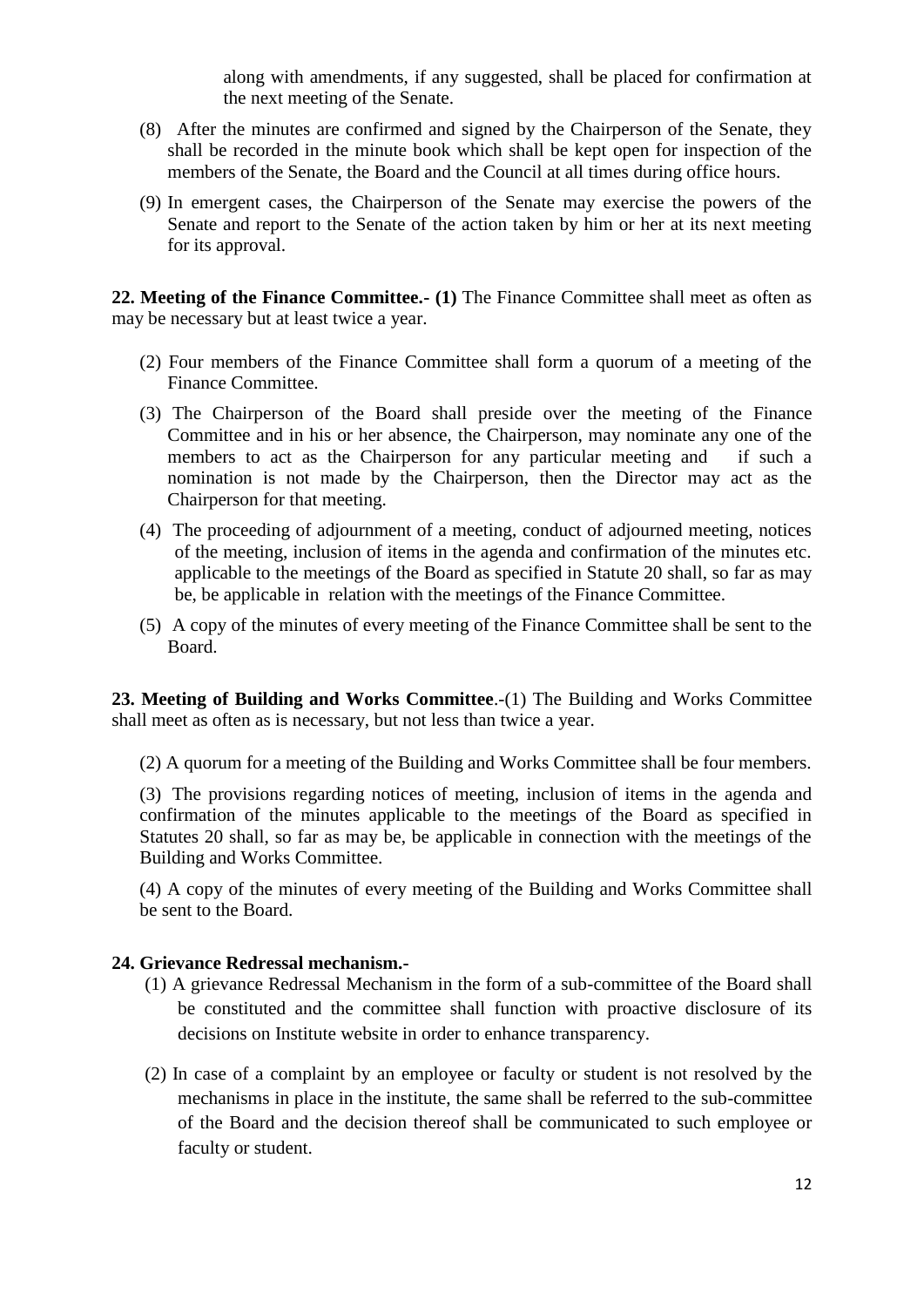## **SCHEDULE I**

## **CONDUCT RULES (see Statutes 10(9))**

- **1. Definitions.** In this Schedule, unless the context otherwise requires,
	- (a) "Employee" means all permanent and temporary or contractual employees of the Institute and all individuals who assert an association with the Institute;
	- (b) "Competent authority" means the Board of Governors in case of the Director, and the Director in case of all other employees;
	- (c) "Members of family" in relation to an employee includes;
		- (i) the wife or husband as the case may be, of the employee, whether residing with the employee or not but does not include a wife or husband, as the case may be, separated from the employee by a decree or order of a competent Court;
		- (ii) son or daughter or step-son or step-daughter of the employee and wholly dependent on him, but does not include a child or step-child who is no longer in any way dependent on the employee or of whose custody the employee has been deprived by or under any law;
	- (iii) any other person related, whether by blood or marriage to the employee or to the employee's wife or husband, and wholly dependent on the employee.
- **2. Integrity.-** (1) All employees shall maintain integrity and shall not adopt any unethical or unlawful practice
	- (2) All employees of the Institute shall,-
		- (i) strive to develop knowledge and understanding of their area of expertise or professional field;
		- (ii) exercise their best professional and ethical judgment and carry out their duties and functions with integrity and objectivity;
		- (iii) act promptly, diligently and conscientiously;
		- (iv) act fairly and reasonably, and treat students, employees, affiliates, visitors to the Institute and members of the public with respect, impartiality, courtesy and sensitivity;
		- (v) avoid conflicts of interest;
		- (vi) maintain a co-operative and collaborative approach to working relationships; and
		- (vii) protect the Institute's intellectual property arising from teaching and research
	- (3) All employees shall be present in the institute as per the prescribed office hours unless they have been assigned duty outside institute or are on officially sanctioned leave.
	- (4) If an employee's professional activities outside the Institute prevent him or her from physical presence in the Institute and cause a conflict of commitment, the same shall be discussed with the Head of the Department or Director.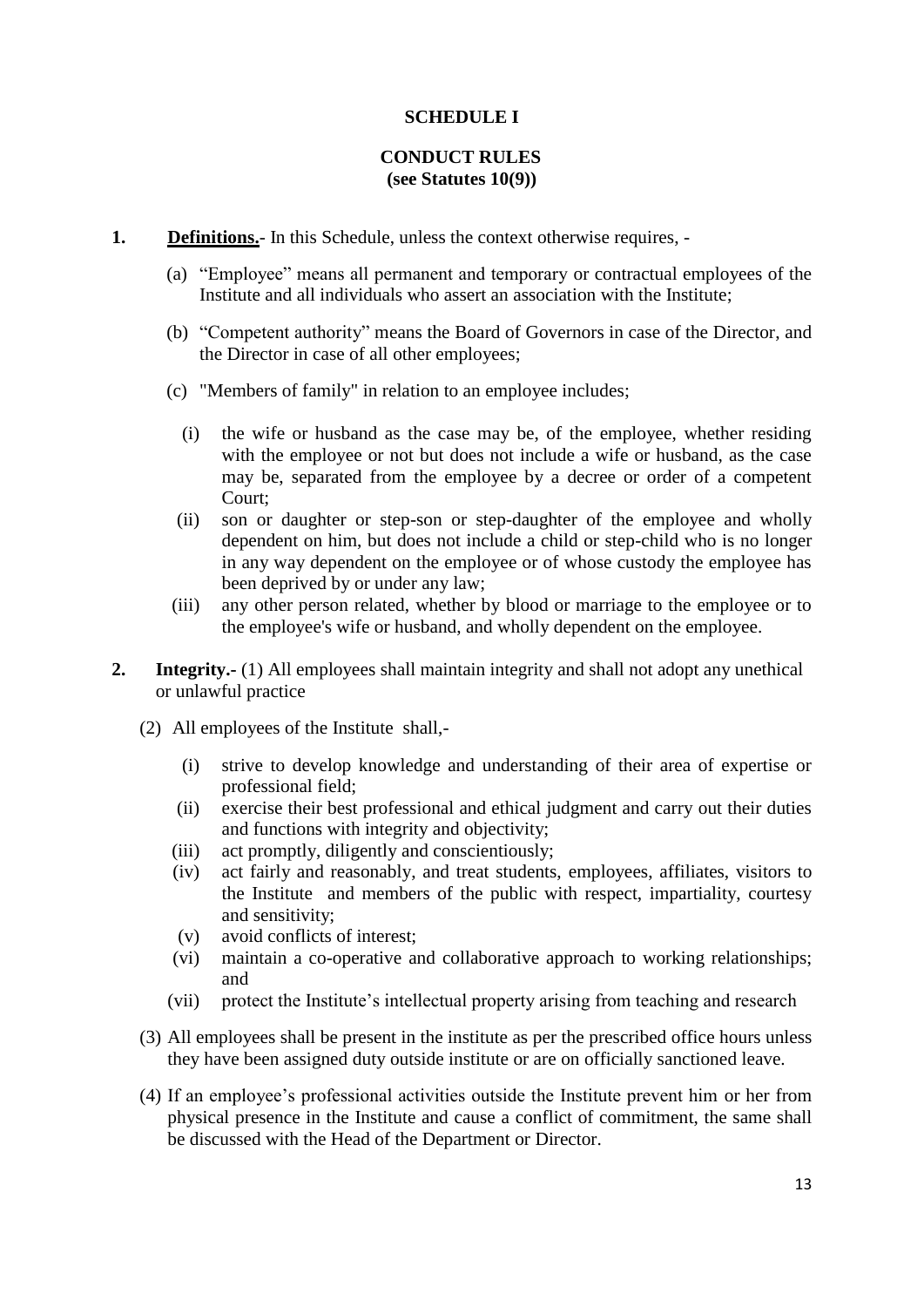(5) Any employee who is in charge of a work place shall take appropriate steps to prevent sexual harassment of any woman at such work place.

Explanation:- For the purposes of this sub-rule, the term "sexual harassment" includes such unwelcome sexually determined behaviour, whether directly or otherwise, such as,-

- (i) physical contact and advances;
- (ii) demand or request for sexual favours;
- (iii) sexually coloured remarks;
- (iv) showing any pornography; or
- (v) any other unwelcome physical, verbal or non-verbal conduct of a sexual nature.
- (6) Any employee found indulging in any act of sexual harassment at work-place, shall be liable for disciplinary action as per the rules of the institute.
- (7) No employee shall accept or permit any member of his family or any other person acting on his or her behalf to accept, any gift.
- **3. Public comment.-** An employee who makes public comment or representations and in doing so identify himself as employees of the Institute shall do so according to the following guidelines, namely:-
- (i) the Institute encourages its employees to disseminate results of research or scholarship undertaken in the Institute on an open and timely basis to the broader scholarly community;
- (ii) the Institute encourages its employees to participate in public debate and be available to the media for comment in their field of expertise.
- (iii) employees shall maintain the highest professional and ethical standards when they associate themselves with the Institute in public statements, and an employee shall ensure that no public statement made by him shall bring the Institute into disrepute;
- (iv) employees contributing to public commentary shall identify themselves using their title, and qualifications when they are writing or speaking publicly on a matter within their academic or professional field of expertise or specialization;
- (v) all statements made by employees in the capacity as experts in their fields of expertise or specialization shall be accurate, professional and exercise appropriate restraint;
- (vi) when commenting in public, employees are expected to act in good faith and shall not misrepresent their expertise;
- (vii) only those employees officially appointed on behalf of the Director to represent the Institute shall comment publicly for the Institute on policies of the Institute, and all administrative issues;
- (viii) while publicly communicating on any matter, employees shall be mindful that they show respect for the opinions of others, do not injure a person's reputation or create a basis for defamation action and in such cases, the Institute shall not be responsible for any claims for defamation or otherwise which may be instituted for such comment;
	- (ix) an employee shall obtain prior permission from competent authority in case he is called upon to give evidence in connection with any enquiry conducted by any person, authority or committee;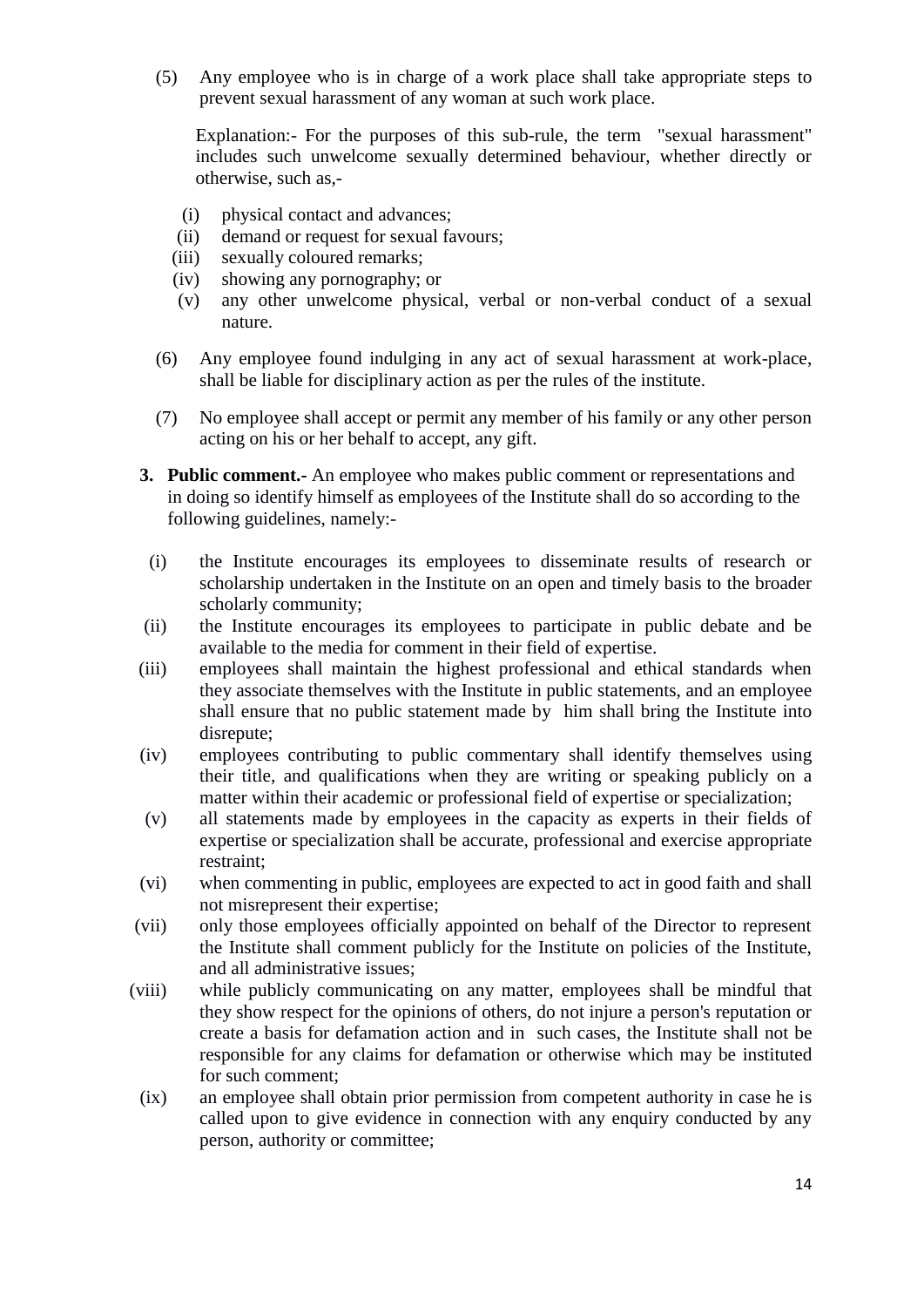Provided that no permission shall be required to give evidence before internal committees of the Institute or in case of judicial enquiries.

**4. Conflicts of interest**.- All employees shall make full disclosure to the Institute of all relevant facts and circumstances giving rise to an actual, potential or perceived conflict of interest and comply with the following guidelines, namely:-

- (a) employees shall ensure that scholarly activities within the Institute and open and timely dissemination of results of scholarly activities are not in actual, potential or perceived conflict with their external, personal or financial interests;
- (b) all stakeholders shall be adequately informed about external, personal or financial obligations that may delay or prevent free dissemination of the results of scholarly activities;
- (c) professional activities outside the Institute shall not detract an employee from his duties within the Institute;
- (d) employees who involve or become aware in a conflict of interest shall immediately declare it to the institute through the Director;
- (e) the Institute shall have a comprehensive plan for managing the conflict of interest prepared and share it with the concerned employee;
- (f) all employees, before entering into any Memorandum of Understanding with an outside company or organisation shall have to discuss the terms and conditions in the agreement with competent authorities in order to ascertain acceptability of the same to the Institute;
- (g) an employee of the institute shall dissociate himself from any action that he or she is performing individually or as a member of a group either as part of ones duties or as a consequence of some responsibility entrusted to him by a competent authority if it involves *conflict of interest;*
- (h) an employee shall be duly rewarded through honoraria, consulting fees and royalties for these activities specified above:

Provided that, the decisions taken by an employee in day to day discharge of responsibilities in the Institute should not be influenced by considerations of personal financial gains;

(i) the Board shall formulate a comprehensive policy for Conflict of Interest *and the*  situation shall arise when the outcome of any action that a person is responsible for involving favourable or unfavourable consequences for self or any person who is a member of the family or is closely related (e.g. supervisor of a student).

**5. Financial interests outside the Institute**.- (1) An employee shall disclose personal financial interests and those of the members of his family when he has one or more financial interests, including payment for services or teaching, income from consulting fees, honoraria, royalties from intellectual properties not owned by the Institute, especially in cases where they are dealing with any company or organisation subject to that,-

- (i) company or organization funds research at the Institute in which the employee is involved;
- (ii) licenses intellectual property in which the employee has a financial interest;
- (iii) sponsors the employee's participation as a speaker in continuing or on-line education programmes;
- (iv) enters into a Memorandum of Understanding with the Institute to which the employee is a signatory;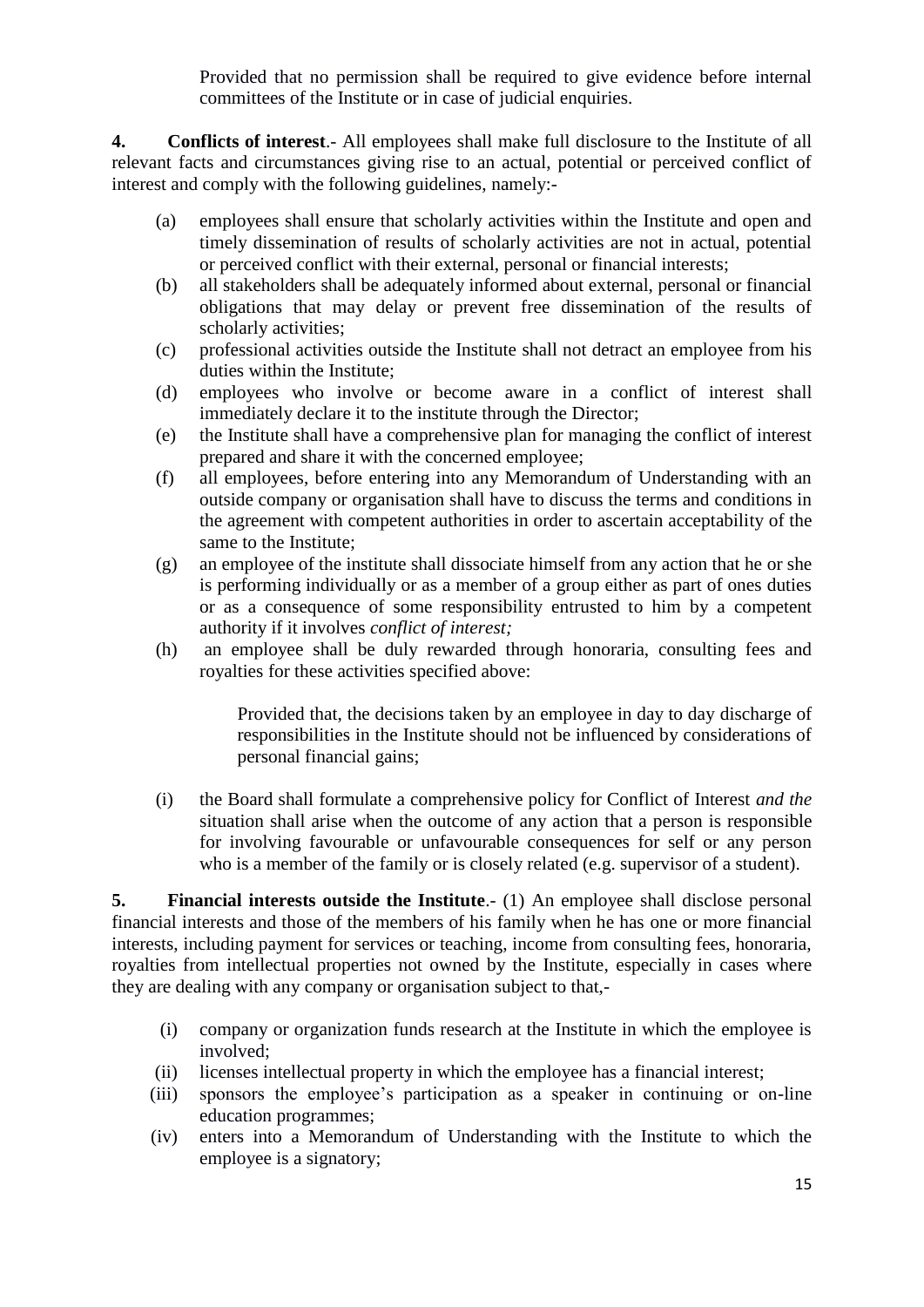- (v) makes a product that is under study in which the employee is involved, or
- (vi) has interests that can have a potential influence on the employee's scholarship or research;
- (vii) has been incubated by the institute.
- (2) Assessment of conflicts of interest of employees shall be conducted by the competent authority.

**6. Intellectual Property.-** All employees shall abide by the policy on Intellectual property.

**7. Political Activity.- Every employee shall be governed by the rules of the Government** of India as applicable to the Central Government employees relating to political activities.

**8. Information to institute.-** (1) An employee or student of the institute shall inform the institute of any circumstance such as but not restricted to criminal charges or proceedings, chronic insolvency or indebtedness etc. that may hamper him in the performance of his duties or responsibilities.

(2) An employee of the institute shall declare his movable and immovable assets that are owned by him or her or by members of the family, as per the norms applicable to the employees of the Central Government.

Note 1: *Ownership* implies legal ownership as per records (such as but not restricted to registration, lease, mortgage etc.) or physical ownership or possession of the asset.

**9. Representations, grievances, complaints.**- For any representation, appeal, grievance or complaint, employees or students of the institute shall use the established channels and mechanisms as set up by the Board of Governors.

Note 1: The Board of Governors shall set up and announce established channels and mechanisms (such as Ombudsman, grievance redressal committees etc.) to thoroughly examine the representations or grievances or complaints and recommend action to the competent authority which shall be publicly visible and widely communicated to all members of the institute.

**10. Punishments and due process.**- Any student or employee of the Institute who violates any provision of these rules shall be liable to be punished after due process.

**11. Saving Clause.**- The matters which are not covered by the above rules shall be dealt with in accordance with the provisions of the Central Civil Services (Conduct) rules as applicable to the Central Government employees.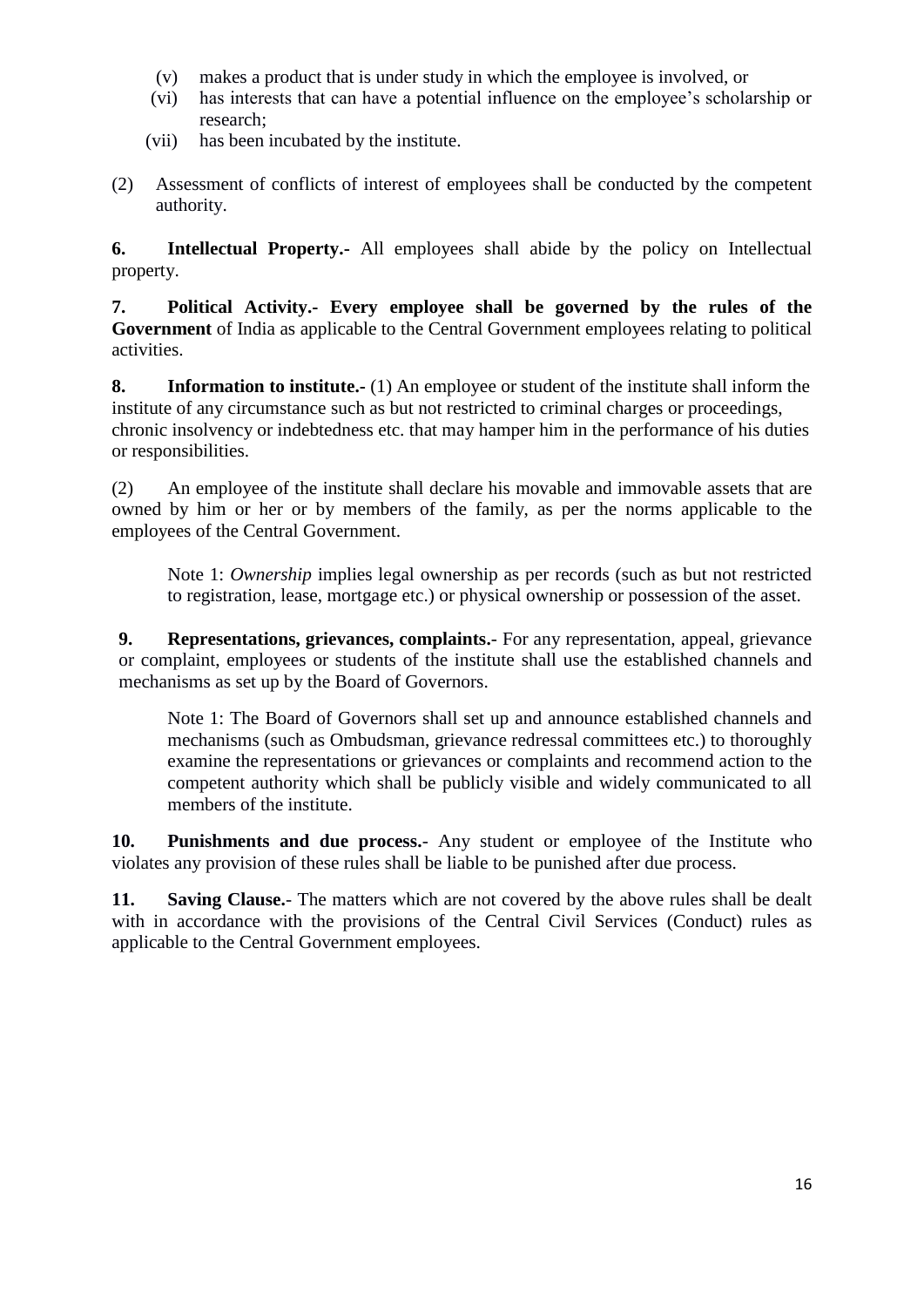## **SCHEDULE II LEAVE RULES (see Statutes 12)**

Leave.- (1) A faculty member shall cease to be in the service of the Institute if he or she is continuously absent from duty for five years, with or without leave, unless such absence is on approved deputation or on foreign service terms.

(2) A faculty member shall be treated as on duty for the period as sanctioned by the Institute for academic work including attending conferences or seminars when the financial support is provided by the Institute or Government of India approved Institute projects or any such agency.

**1. Casual leave.-** All employees shall be entitled to eight days of casual leave or as specified by the Central Government in a calendar year.

**2. Special casual leave.** - All employees shall be entitled to Special casual leave of fifteen days for the purposes such as participation in conferences or academic meetings, conducting viva of the reputed Institutes and Universities, selection committee meetings, court appearances in public interest, or any other purpose as it deem fit by the Director, when travel support in all these cases are not from the Institute.

**3.** Half pay leave and Commuted leave.- All employees shall be entitled for half pay or commuted leave as per the rules formulated by the Board.

**4.** Maternity, paternity and child care leave.- Maternity, paternity and child care leaves shall be admissible to a faculty member with less than two surviving children.

**5. Earned leave.-** (1) All employees shall be entitled for thirty days of earned leave in a year, provided that due to her or his teaching responsibilities, a faculty member may not be granted more than fifteen days of earned leave during a semester, subject to not more than seven days at a time unless in exceptional cases.

(2) Faculty members may avail earned leave during the vacation period, called as Special Earned Leave, which will enable his preparation for the ensuring semester in a free environment, with the implication that during the vacation period as defined in the academic calendar for a year, she or he is entitled to two days of absence for every day of earned leave granted and such leave during vacations shall be called as special earn leave.

(3) During vacation periods as specified in the academic calendar for the students, except for the period for which she or he has been granted the special earned leave, a faculty member shall remain on duty, engaging in research, supervision of projects, conducting on-campus extension activities, institute administrative duties, etc. and credit to earned leave shall be made on the first day of July of every year.

(4) The earned leave at the credit of a faculty member shall be carried forward and shall be accumulated up to a maximum of three hundred days.

**6.** Leave on academic grounds.- (1) Leave shall be granted for the purpose of academic growth of a regular faculty member for the beneficial purpose to the Institute in pursuit of excellence.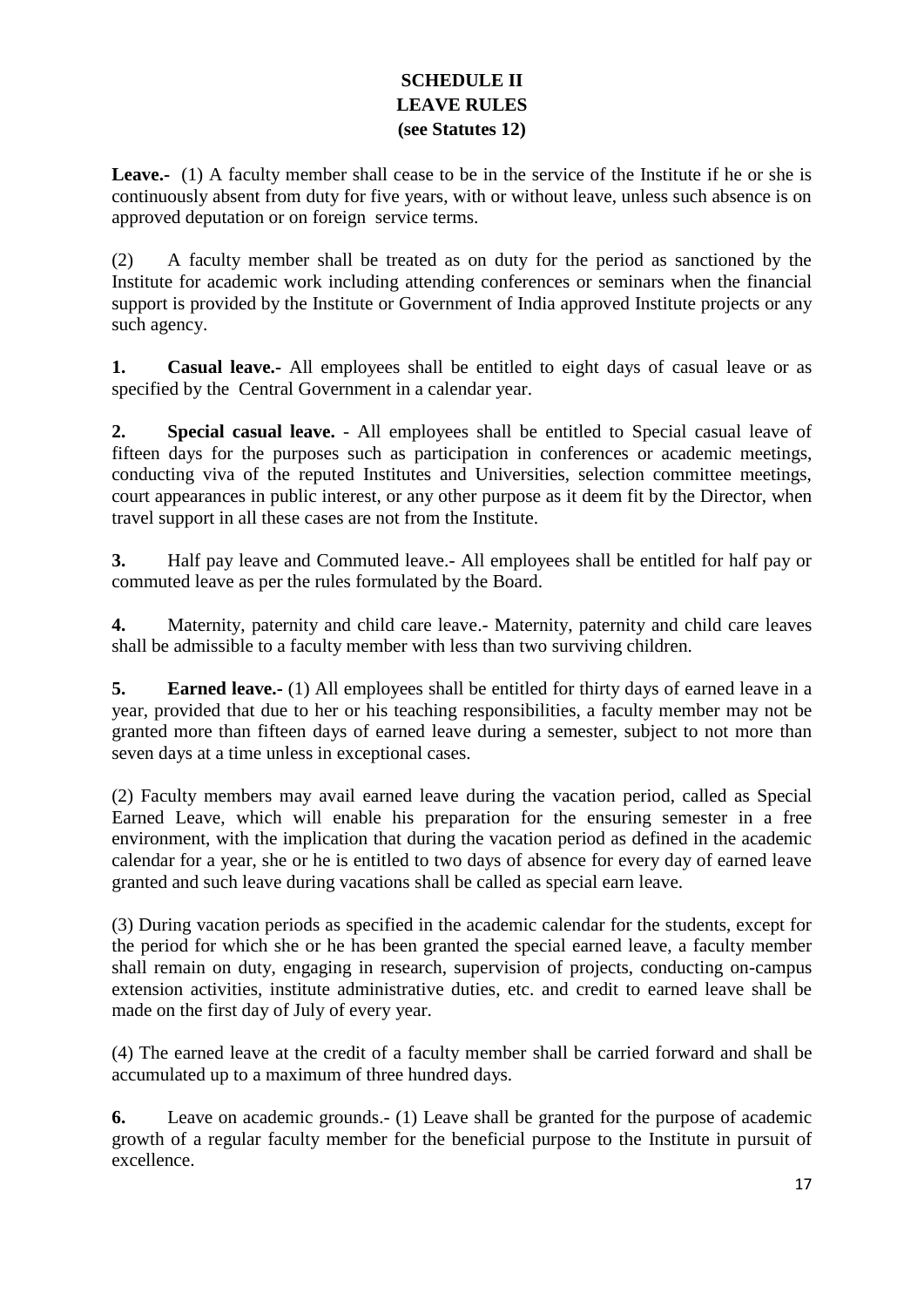**Explanation** – (1) For the purpose of this rule it is clarified that leave on academic ground shall basically be for the professional rejuvenation of the faculty member and after availing the leave, a faculty member is supposed to serve the institute for a period which shall be specified by Board and the faculty member furnish a bond to this effect.

(2) Any leave of absence for a duration exceeding a month during a semester up to a maximum of one semester with the provision of prefixing or suffixing of vacation periods or both shall be termed short leave and any leave of absence overlapping two or more semesters shall be termed as long leave.

(3) A short or long leave may be on foreign service terms and the institute shall not pay any salary to the faculty member on leave on foreign service terms.

(4) The terms of deputation to foreign services of faculty member shall be normally granted only for proceeding to head a government institution, Government organisation or a government body like the Department of Science and Technology (DST).

(5) An employee who is granted leave on foreign service terms shall be entitled for pension, if entitled, and leave salary contribution, gratuity contribution, and her or his own contribution towards General Provident Fund (GPF) or Contributory Provident Fund (CPF).

**7.** (1) A faculty member on sabbatical leave shall be paid full salary during the leave period and the sabbatical leave shall not exceed two semesters with the provision of prefixing and suffixing vacation periods.

(2) Salary during sabbatical leave.- First sabbatical leave may be granted only after serving the Institute for six years (including leave as due availed but restricted to casual, earned and commuted leave.)

(3) A faculty member shall be eligible for subsequent sabbatical leave, if he or she has already spent six years at the Institute since availing the last sabbatical (including leave as due availed restricted to casual, earned and commuted leave) and the number of sabbatical leave shall be limited to three in the entire service period.

**8.** Eligibility for short leave.- A faculty member shall be eligible for short leave if he or she has already spent two full semesters at the institute after returning from the last short or long leave or after initially joining the institute and subject to compliance of any previous bond.

**9.** Eligibility for long leave.- If he or she has already spent five years at the institute after joining the Institute or return from the previous long leave or sabbatical leave and this may be relaxed up to two years for Assistant or Associate Professors for availing long leave for the first time in their tenure as faculty members at the Institute.

**10.** Entitlement.- A faculty member shall be eligible for leaves only when it is ensured that the teaching and other academic activities of the Institute shall not be jeopardised and Department has enough faculty members to handle the academic requirements.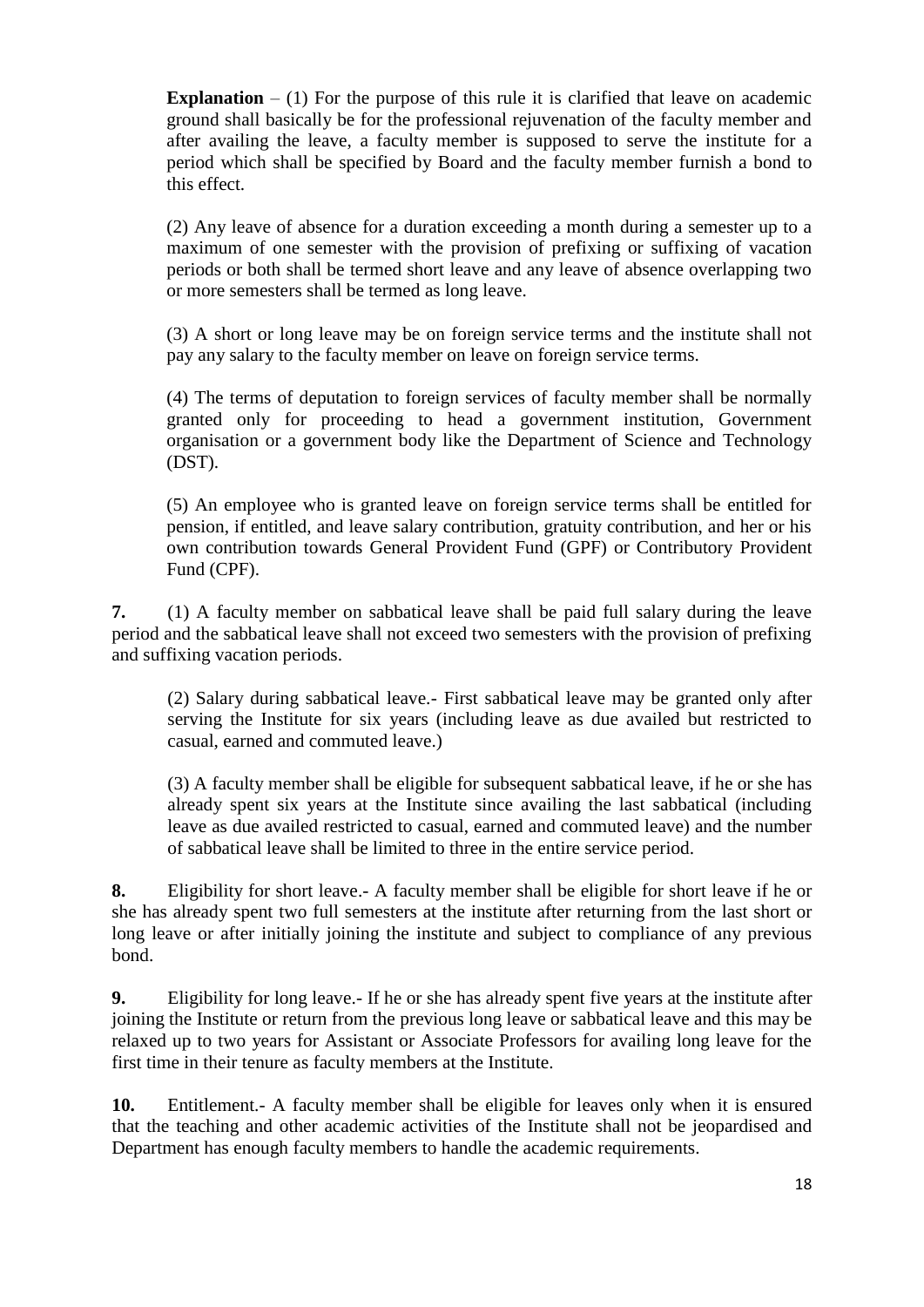**11. Saving Clause.-** The matters which are not covered by above rules shall be dealt with in terms of Central Civil Services (Leave) Rules.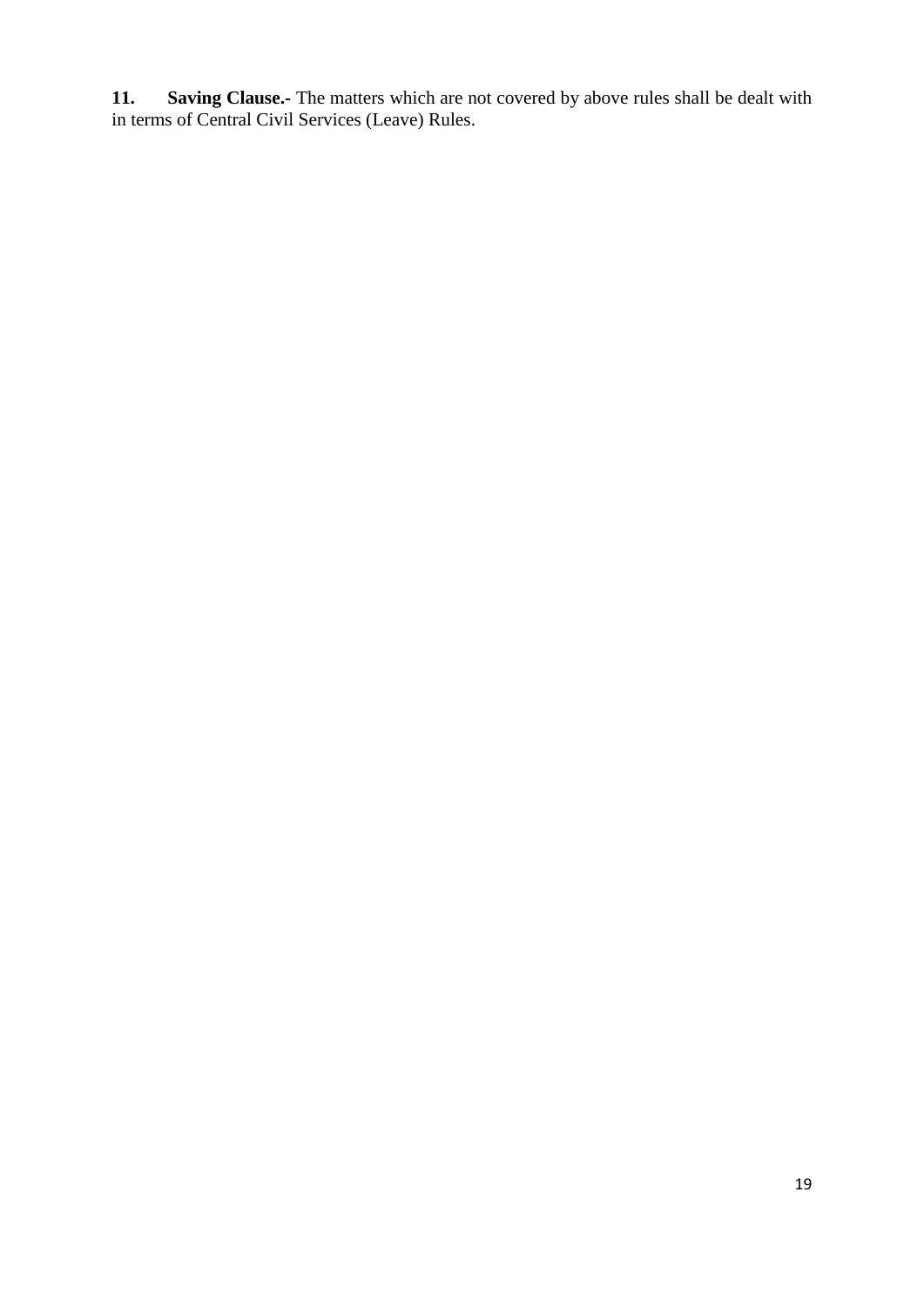#### **SCHEDULE III CONTRACT OF SERVICE** [See Statute 16(1)]

An AGREEMENT for service made this …..………day of……………………………….………. …………between ……………………(herein after called the appointee) of the one part and the Indian Institute of Information Technology \_\_\_\_\_\_\_\_\_\_\_\_\_\_\_\_, incorporated under the Indian Institutes of Information Technology Act, 2014 (Act 30 of 2014) (hereinafter called the Institute).

WHEREAS in terms of section 24(1) of the Indian Institutes of Information Technology Act, 2014 (hereinafter called the Act) and Statute 16(1) of the Statutes of the Institute (hereinafter called Statutes) the Central Government referred to in the Act with the approval of the Visitor, has been pleased to approve the appointment of the Director (herein after called appointee) of the Institute on contract for……..years and the appointee has accepted such appointment upon the terms and conditions hereinafter appearing NOW THESE PRESENTS WITNESSETH and the parties hereto respectively agree as follows:-

- (1) This agreement of service shall be deemed to have been entered into subject at all times to the provisions of the Act, and Statutes covering the institute as in force from time to time as applicable to permanent confirmed employees.
- (2) The appointee shall be on service under the agreement for a period of............ years with effect from ……………………that is date of joining the post.

Provided that if the appointee on conclusion of the period of service mentioned above is below the age of superannuation, his service shall continue till the 30th June of the academic year in which the appointee concludes the said period of service or till he attains the age of superannuation, whichever is earlier.

- (3) The appointee shall be the Principal academic and Executive Officer of the Institute and serve the Institute with powers and duties provided in the said Act and Statutes.
- (4) The appointee shall devote his wholetime to the service of the Institute and shall be subject to the Conduct Rules and other provisions of the said Act and the Statutes and any information obtained by the appointee during or in connection with his service and the work upon which he is engaged shall be treated as secret and confidential and appointee shall be deemed in all respects, to be subject to the Indian Officials Secrets Act, 1923.
- (5) During the period of his service except in respect of any period of suspension and also of any period of leave without pay, the appointee shall be entitled subject to the Indian Income Tax to an initial pay of Rs............ in the Scale of Rs: ……………… provided that if any time the appointee proceeds on deputation out of India his pay and allowances during the period of his deputation shall be such as may be decided by the Board of Governors and in addition the appointee shall draw allowances like Dearness Allowance, City Compensatory Allowances etc. as may be admissible from time to time as per rules of the Institute.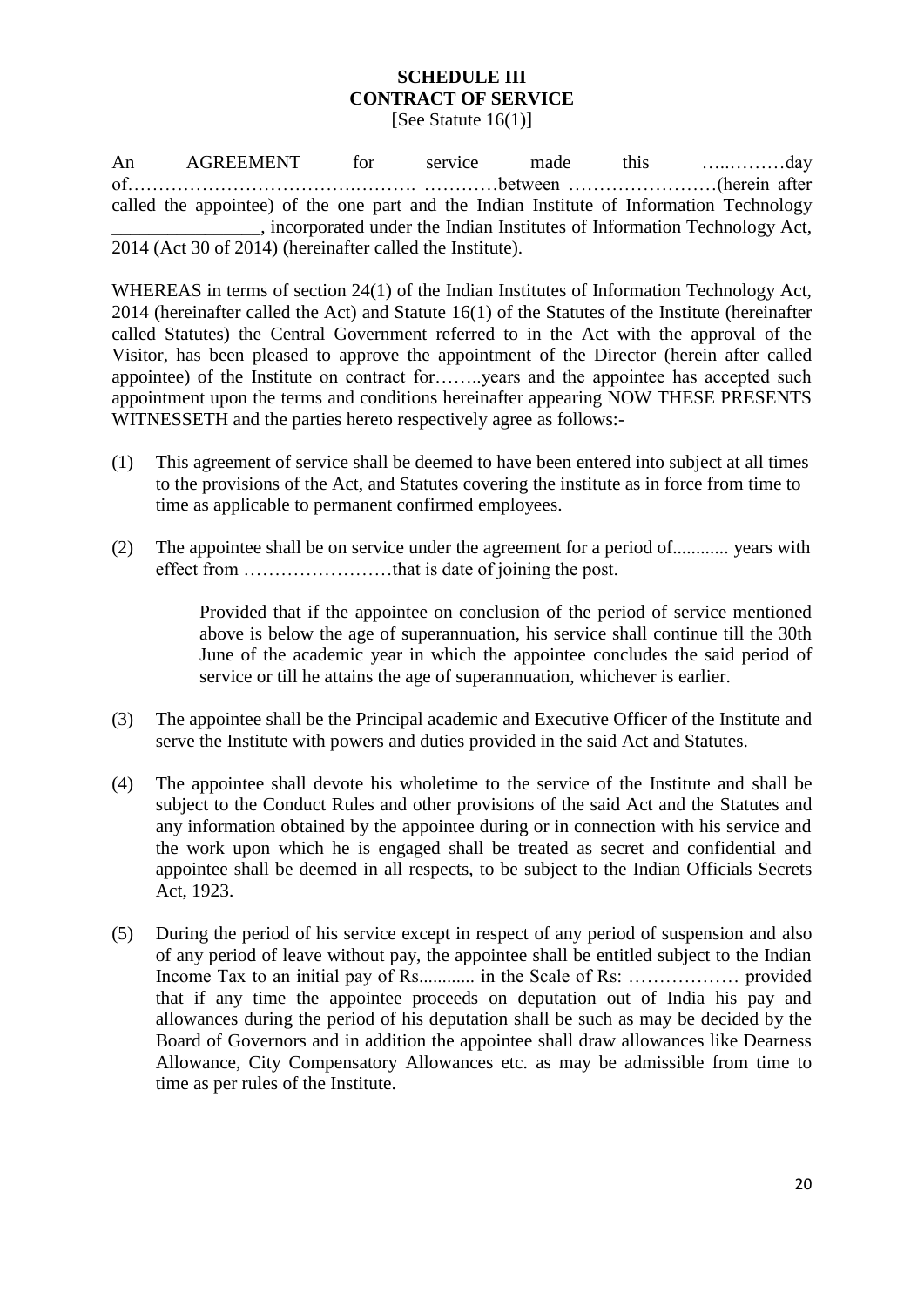(6) During his service as director the appointee shall subscribe to the Contributory Provident Fund-cum-gratuity of the Institute according to the provisions made in the Statutes subject to such modifications in these provisions as may be made from time to time and shall also be entitled to the contribution of the Institute as admissible to the permanent confirmed employees as per the Statutes and in the event of the appointee being employee of any other Institute and enjoying the benefits either under. CPF-cum-Gratuity Scheme or G.P.Fund-cum-Pension-Cum-Gratuity Scheme, he shall join the corresponding Scheme of the Institute with transfer of this accumulation as admissible under the Statutes.

Provided that in case the appointee is the employee of the Institute he shall continue to be governed by the Contributory Provident Fund-cum-Gratuity Scheme or General Provident Fund-cum-Pension-cum-Gratuity Scheme as applicable to him immediately prior to this contract appointment and shall be entitled to benefits of the Scheme for the period of his service under this contract like other permanent employees of this Institute as per the Statutes.

- (7) Notwithstanding anything hereinbefore contained the appointee shall, unless otherwise decided by the Institute, be entitled to receive the whole or in part as may be determined by the Institute the benefits of any improvements in the revision of pay and retirement benefits that may be effected by the Institute subject to the date of these presents in the terms and conditions of the service of members of the branch of Institute, service to which he may for the time being belong, and the decision of the Institute in respect of such improvement in the terms and conditions of their service of appointee shall operate so as to modify to that extent the provisions of these presents.
- (8) The appointee shall be entitled to leave as admissible to permanent non vacation employees of the Institute under the Statutes.
- (9) The appointee shall be entitled to furnished rent free accommodation in the Campus of the Institute as may be approved by the Board of Governors of the Institute.
- (10) The appointee shall be eligible for privilege in relation to medical attendance and treatment as provided for in the Statutes.
- (11) The appointee shall be paid travelling expenses for joining the Institute as admissible to an Officer of the Central Government equivalent rank under the Transfer T.A. Rules of the Central Government deeming the appointment of the appointee as on transfer in public interest.

If the appointee is required to travel in the interests of Institute work, he shall be entitled to traveling allowance on the scale provided for in the T.A. Rules of the Institute in force from time to time and similarly the appointee shall be entitled to leave travel concession for visiting his home town as per the rules of the Institute.

(12) Any amount received by the appointee from books and articles published by him at his cost shall be left to him as an encouragement for continuing his work in that line and he shall also be allowed to do consultancy and retain benefits of the same as per rules laid down by the Board from time to time.